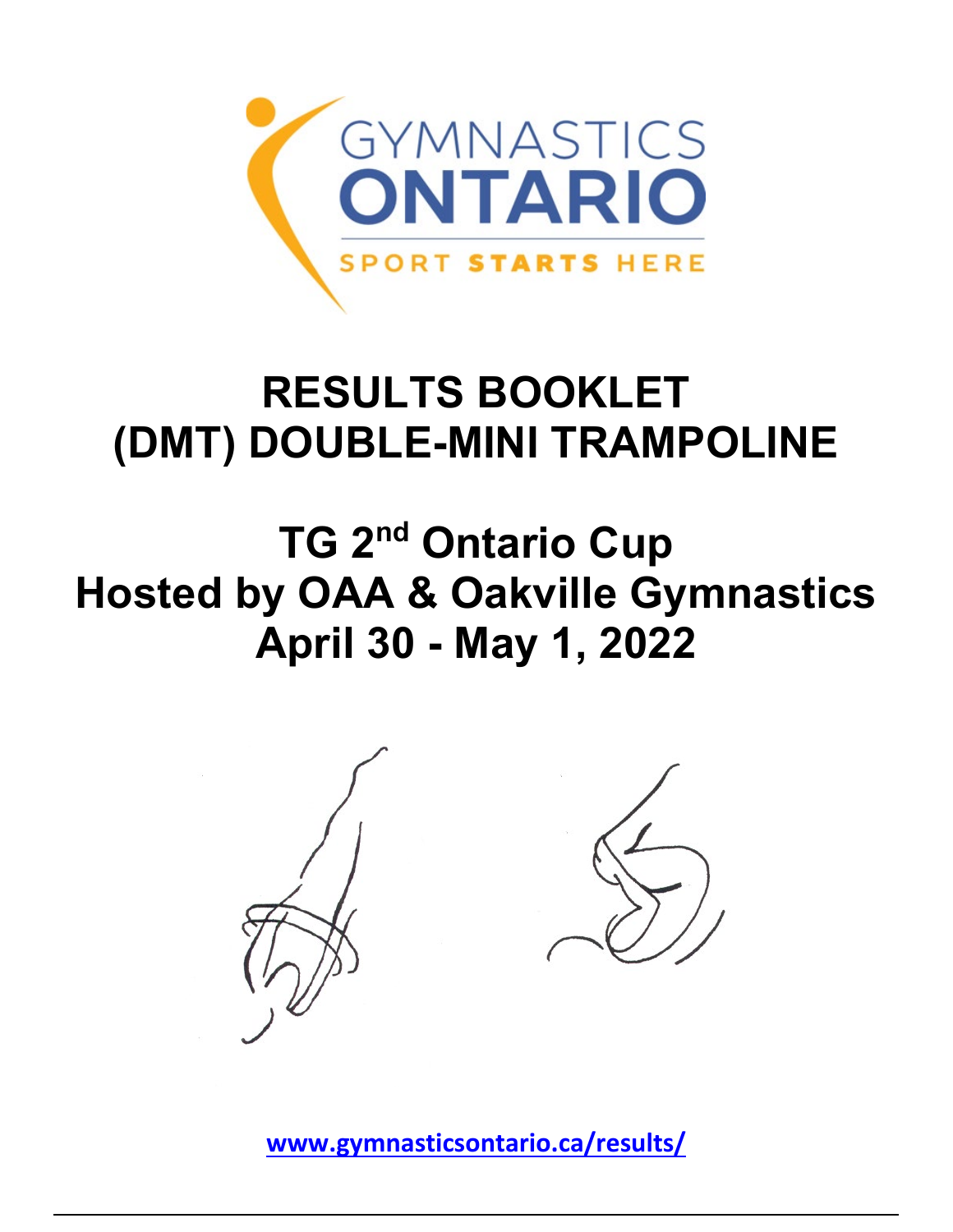



|  | Page 1 |  |
|--|--------|--|

|                 | DMT Level 1 - Women 12U   |                                      | E1         | E2                 | E3         | E4         | E5 | <b>Diff</b> | Pen        | <b>Bon</b> | Sub              | <b>Total</b> | Posn           |
|-----------------|---------------------------|--------------------------------------|------------|--------------------|------------|------------|----|-------------|------------|------------|------------------|--------------|----------------|
|                 | <b>Alaina Ha</b>          | <b>Rose City Gymnastics</b>          |            |                    |            |            |    |             |            |            |                  | 39.900       |                |
|                 |                           | Pass 1<br>Pass 2                     | 9.6<br>9.7 | 9.6<br>9.7         | 9.5<br>9.7 | 9.5<br>9.7 |    | 0.7<br>0.7  |            |            | 19.800<br>20.100 | 39.900       |                |
|                 | <b>Morgan Bruce</b>       | <b>AIM Gymnastics</b>                |            |                    |            |            |    |             |            |            |                  | 39.800       | $\overline{2}$ |
|                 |                           | Pass 1<br>Pass <sub>2</sub>          | 9.6<br>9.7 | 9.6<br>9.6         | 9.5<br>9.6 | 9.6<br>9.6 |    | 0.7<br>0.7  |            |            | 19.900<br>19.900 | 39.800       |                |
|                 | 3= Kristen Bunting        | <b>Vertical Zone Trampoline Club</b> |            |                    |            |            |    |             |            |            |                  | 39.700       | $3 =$          |
|                 |                           | Pass 1<br>Pass 2                     | 9.5<br>9.7 | 9.7<br>9.7         | 9.5<br>9.6 | 9.5<br>9.6 |    | 0.7<br>0.7  |            |            | 19.700<br>20.000 | 39.700       |                |
| $3 = 1$         | <b>Avery Cowan</b>        | <b>Rose City Gymnastics</b>          |            |                    |            |            |    |             |            |            |                  | 39.700       | $3 =$          |
|                 |                           | Pass 1<br>Pass 2                     | 9.6<br>9.6 | 9.5<br>9.6         | 9.5<br>9.6 | 9.6<br>9.4 |    | 0.7<br>0.7  |            |            | 19.800<br>19.900 | 39.700       |                |
|                 | <b>Yuzu Moldenhaver</b>   | <b>T-Dot Tumblers</b>                |            |                    |            |            |    |             |            |            |                  | 39.500       | 5              |
|                 |                           | Pass 1                               | 9.5        | 9.3                | 9.3        | 9.4        |    | 0.7         |            |            | 19.400           |              |                |
|                 |                           | Pass 2                               | 9.6        | 9.7                | 9.8        | 9.7        |    | 0.7         |            |            | 20.100           | 39.500       |                |
|                 | <b>Laurence Crepin</b>    | <b>Club Les Sittelles</b>            |            |                    |            |            |    |             |            |            |                  | 38,900       | 6              |
|                 |                           | Pass 1<br>Pass 2                     | 9.6<br>9.5 | 9.7<br>9.4         | 9.5<br>9.2 | 9.7<br>9.4 |    | 0.7<br>0.7  | 0.6        |            | 19.400<br>19.500 | 38.900       |                |
|                 | <b>Abigail Fraser</b>     | <b>Rideau Gymnastics</b>             |            |                    |            |            |    |             |            |            |                  | 38.900       | 7              |
|                 |                           | Pass 1<br>Pass <sub>2</sub>          | 9.4<br>9.4 | 9.4<br>9.3         | 9.4<br>9.2 | 9.3<br>9.5 |    | 0.7<br>0.7  |            |            | 19.500<br>19.400 | 38.900       |                |
|                 | <b>Imani Nzomo</b>        | <b>Rideau Gymnastics</b>             |            |                    |            |            |    |             |            |            |                  | 38.700       | 8              |
|                 |                           | Pass 1<br>Pass 2                     | 9.3<br>9.4 | 9.3<br>9.3         | 9.3<br>9.4 | 9.2<br>9.3 |    | 0.7<br>0.7  |            |            | 19.300<br>19.400 | 38.700       |                |
|                 | <b>Morgan Rogers</b>      | <b>Velocity Sport Inc.</b>           |            |                    |            |            |    |             |            |            |                  | 38.600       | $\overline{9}$ |
|                 |                           | Pass 1<br>Pass <sub>2</sub>          | 9.4<br>9.3 | 9.3<br>9.4         | 9.3<br>9.3 | 9.3<br>9.3 |    | 0.7<br>0.7  |            |            | 19.300<br>19.300 | 38.600       |                |
| <b>10</b>       | <b>Annabella Rossini</b>  | <b>Grand River Gymmies</b>           |            |                    |            |            |    |             |            |            |                  | 38.500       | 10             |
|                 |                           | Pass 1<br>Pass 2                     | 9.2        | 9.3<br>$9.4$ $9.3$ | 9.4<br>9.5 | 9.3<br>9.1 |    | 0.7<br>0.7  | 0.2        |            | 19.300<br>19.200 | 38.500       |                |
| 11              | <b>Nina Andrews</b>       | <b>Rose City Gymnastics</b>          |            |                    |            |            |    |             |            |            |                  | 38.500       | 11             |
|                 |                           | Pass 1<br>Pass 2                     | 9.3        | 9.3<br>$9.3$ $9.2$ | 9.3<br>9.4 | 9.3<br>9.2 |    | 0.7<br>0.7  |            |            | 19.300<br>19.200 | 38.500       |                |
| 12 <sub>1</sub> | <b>Adele Cheng</b>        | <b>Club Les Sittelles</b>            |            |                    |            |            |    |             |            |            |                  | 38.500       | $12$           |
|                 |                           | Pass 1<br>Pass 2                     | 9.3<br>9.4 | 9.5<br>9.1         | 9.2<br>9.3 | 9.2<br>9.4 |    | 0.7<br>0.6  |            |            | 19.200<br>19.300 | 38.500       |                |
| <b>13</b>       | <b>Presley Collins</b>    | <b>Muskoka</b>                       |            |                    |            |            |    |             |            |            |                  | 38.300       | 13             |
|                 |                           | Pass 1<br>Pass <sub>2</sub>          | 9.3<br>9.5 | 9.3<br>9.4         | 9.4<br>9.4 | 9.4<br>9.3 |    | 0.7<br>0.7  | 0.6        |            | 19.400<br>18.900 | 38.300       |                |
|                 | 14 Brigitte Bailey        | <b>Velocity Sport Inc.</b>           |            |                    |            |            |    |             |            |            |                  | 38.300       | 14             |
|                 |                           | Pass 1<br>Pass <sub>2</sub>          | 9.2<br>9.3 | 9.0<br>9.4         | 9.1<br>9.2 | 9.1<br>9.4 |    | 0.7<br>0.7  |            |            | 18.900<br>19.400 | 38.300       |                |
| 15              | <b>Charlotte Windover</b> | <b>Club Les Sittelles</b>            |            |                    |            |            |    |             |            |            |                  | 38.000       | 15             |
|                 |                           | Pass 1<br>Pass 2                     | 9.4<br>9.5 | 9.4<br>9.5         | 9.4<br>9.5 | 9.5<br>9.4 |    | 0.7<br>0.7  | 0.6<br>0.6 |            | 18.900<br>19.100 | 38.000       |                |
| 16 <sup>1</sup> | <b>Aiko Bradlev</b>       | <b>Dynamo Gymnastics Center Inc</b>  |            |                    |            |            |    |             |            |            |                  | 37.900       | 16             |
|                 |                           | Pass 1<br>Pass <sub>2</sub>          | 9.1<br>9.4 | 9.1<br>9.4         | 9.2<br>9.4 | 9.2<br>9.4 |    | 0.7<br>0.7  | 0.6        |            | 18.400<br>19.500 | 37.900       |                |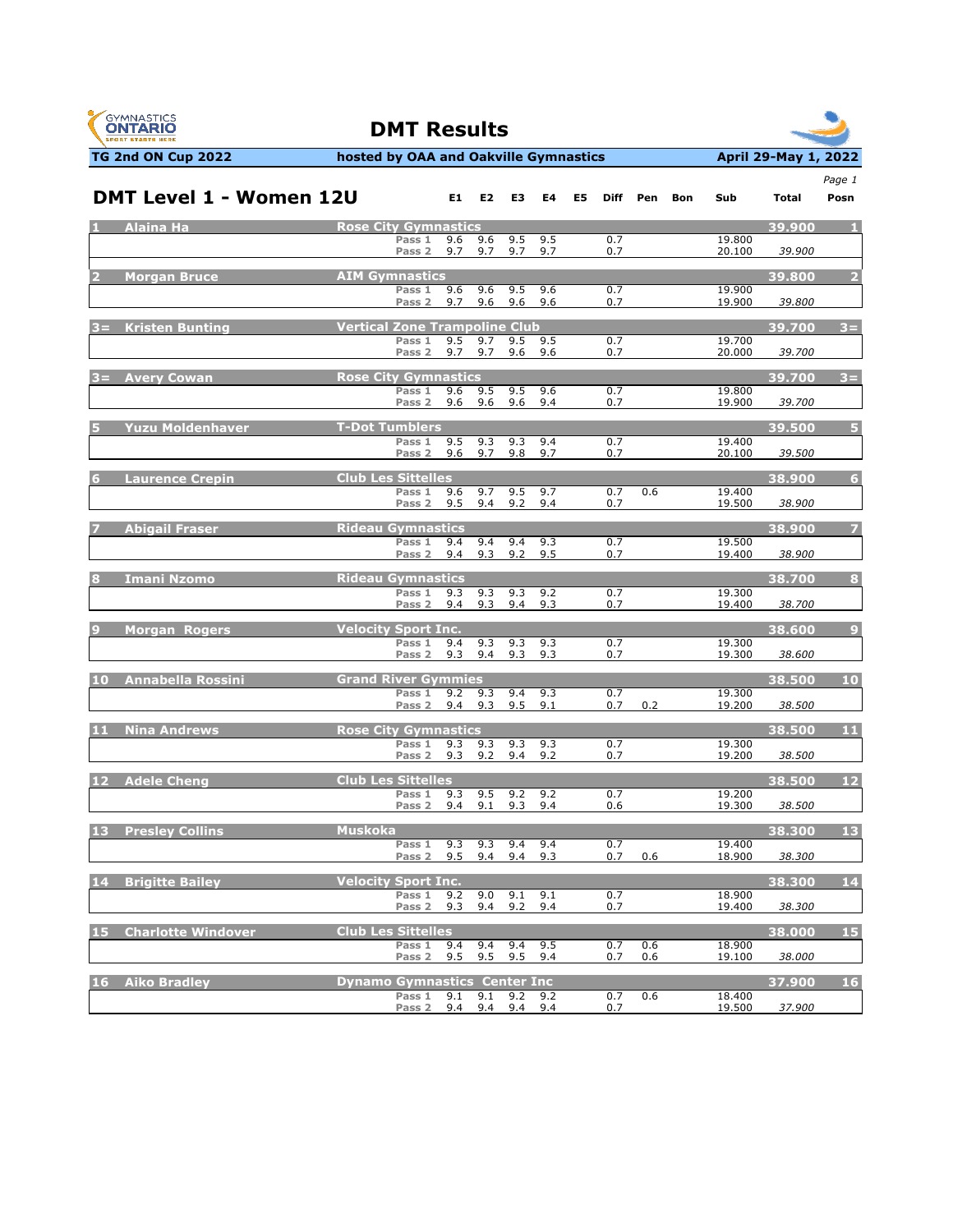|                 |                                |                            |     |                         |     |  |            |     | Page 2 |        |        |      |
|-----------------|--------------------------------|----------------------------|-----|-------------------------|-----|--|------------|-----|--------|--------|--------|------|
|                 | <b>DMT Level 1 - Women 12U</b> |                            | E1. | E2                      | E3. |  | E4 E5 Diff | Pen | Bon    | Sub    | Total  | Posn |
| 17 <sup>2</sup> | Chloe Huerter                  | <b>Velocity Sport Inc.</b> |     |                         |     |  |            |     |        |        | 36.600 |      |
|                 |                                | Pass 1                     |     | $9.0$ $9.0$ $8.9$ $9.1$ |     |  | 0.7        | 0.6 |        | 18.100 |        |      |
|                 |                                | Pass 2 9.2 9.3 9.2 9.2     |     |                         |     |  | 0.7        | 0.6 |        | 18.500 | 36.600 |      |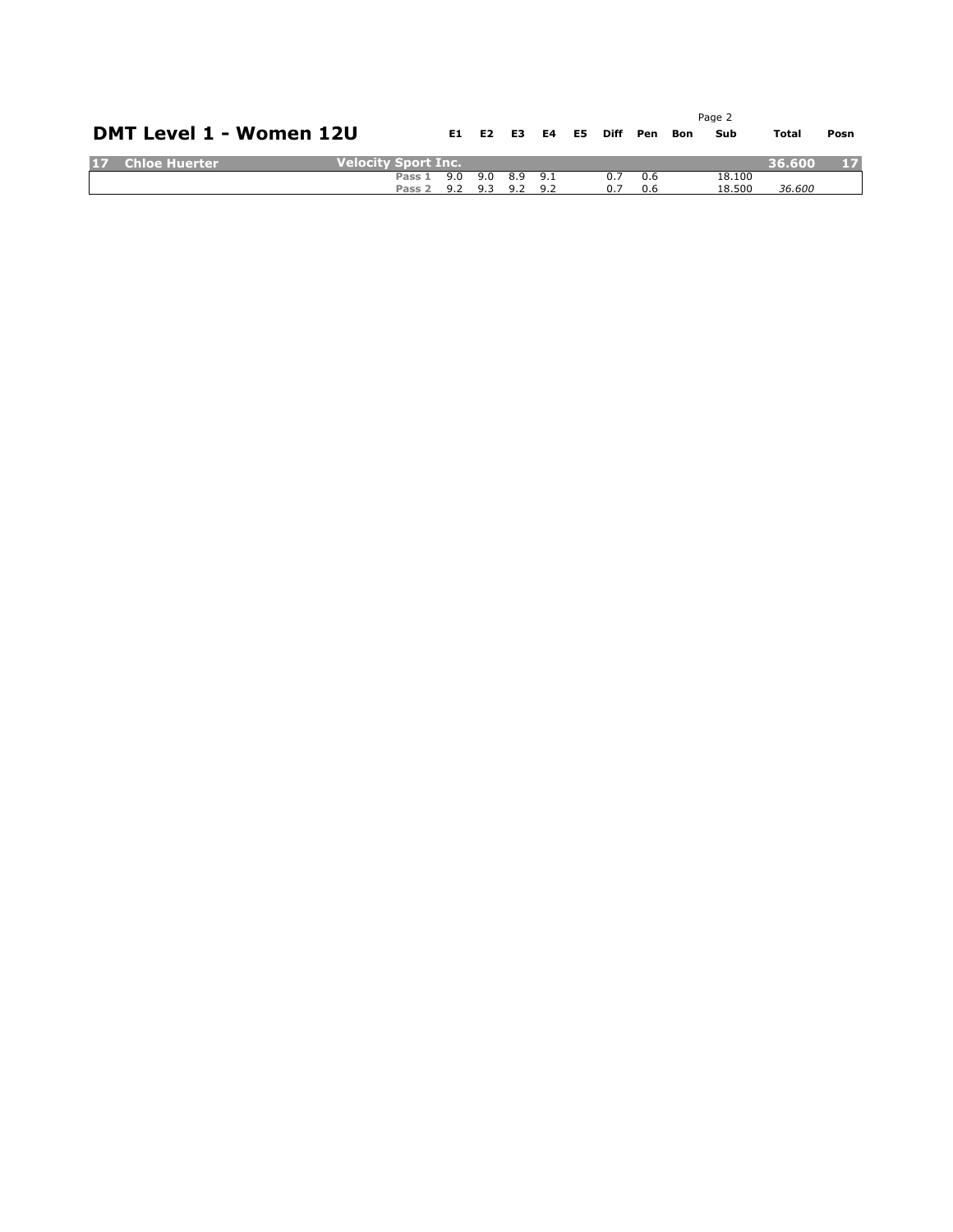



### **TG 2nd ON Cup 2022 hosted by OAA and Oakville Gymnastics April 29-May 1, 2022**

*Page 1*

|                 | <b>DMT Level 1 - Women 13&amp;14</b> |                                             |            | E1 E2              | E3         | E4                 | E5 |            | Diff Pen | Bon | Sub              | <b>Total</b> | Posn                    |
|-----------------|--------------------------------------|---------------------------------------------|------------|--------------------|------------|--------------------|----|------------|----------|-----|------------------|--------------|-------------------------|
|                 | <b>Kendryn Catallo</b>               | <b>Vertical Zone Trampoline Club</b>        |            |                    |            |                    |    |            |          |     |                  | 40.200       | -1.                     |
|                 |                                      | Pass 1<br>Pass <sub>2</sub>                 | 9.7<br>9.7 | 9.7<br>9.8         | 9.8        | 9.6<br>$9.6$ $9.7$ |    | 0.7<br>0.7 |          |     | 20.100<br>20.100 | 40.200       |                         |
|                 | <b>Hailey Murchison</b>              | <b>Vertical Zone Trampoline Club</b>        |            |                    |            |                    |    |            |          |     |                  | 39.800       | $\overline{2}$          |
|                 |                                      | Pass 1<br>Pass 2                            | 9.6<br>9.5 | 9.6<br>9.6         | 9.7<br>9.5 | 9.7<br>9.6         |    | 0.7<br>0.7 |          |     | 20.000<br>19.800 | 39.800       |                         |
|                 | <b>Leah MacNevin</b>                 | <b>AIM Gymnastics</b>                       |            |                    |            |                    |    |            |          |     |                  | 39.600       | $\overline{\mathbf{3}}$ |
|                 |                                      | Pass 1 9.6 9.5<br>Pass <sub>2</sub>         | 9.6        | 9.6                | 9.5<br>9.6 | 9.5<br>9.6         |    | 0.7<br>0.7 |          |     | 19.700<br>19.900 | 39.600       |                         |
|                 | <b>Avery Bond</b>                    | <b>Dynamo Gymnastics Center Inc</b>         |            |                    |            |                    |    |            |          |     |                  | 39.500       | $\overline{4}$          |
|                 |                                      | Pass 1<br>Pass 2                            | 9.6<br>9.5 | 9.6<br>9.4         | 9.7<br>9.5 | 9.6<br>9.4         |    | 0.7<br>0.7 |          |     | 19.900<br>19.600 | 39.500       |                         |
|                 | <b>Tessa Moore</b>                   | <b>Velocity Sport Inc.</b>                  |            |                    |            |                    |    |            |          |     |                  | 39.200       | $\overline{5}$          |
|                 |                                      | Pass 1<br>Pass 2                            | 9.3<br>9.5 | 9.3<br>9.7         | 9.3<br>9.6 | 9.4<br>9.6         |    | 0.7<br>0.7 |          |     | 19.300<br>19.900 | 39.200       |                         |
| 6               | <b>Qiawna Grant</b>                  | <b>Grand River Gymmies</b>                  |            |                    |            |                    |    |            |          |     |                  | 39.100       | $6\phantom{1}6$         |
|                 |                                      | Pass 1<br>Pass 2 9.6 9.6                    | 9.3        | 9.4                | 9.4<br>9.6 | 9.3<br>9.5         |    | 0.7<br>0.7 | 0.2      |     | 19.200<br>19.900 | 39.100       |                         |
|                 | <b>Cadence Skimming</b>              | <b>Adrenaline Gymnastics</b>                |            |                    |            |                    |    |            |          |     |                  | 39.000       | 7                       |
|                 |                                      | Pass 1<br>Pass 2                            | 9.6        | 9.8<br>$9.3$ $9.5$ | 9.6<br>9.5 | 9.6<br>9.5         |    | 0.7<br>0.7 | 0.6      |     | 19.900<br>19.100 | 39.000       |                         |
|                 | 8= Nila Parekh                       | <b>T-Dot Tumblers</b>                       |            |                    |            |                    |    |            |          |     |                  | 39.000       | $8 =$                   |
|                 |                                      | Pass 1<br>Pass 2                            | 9.3<br>9.5 | 9.4<br>9.4         | 9.4<br>9.5 | 9.3<br>9.4         |    | 0.7<br>0.7 |          |     | 19.400<br>19.600 | 39.000       |                         |
|                 | 8= Taite Bowman                      | <b>Burlington Trampoline &amp; Tumbling</b> |            |                    |            |                    |    |            |          |     |                  | 39.000       | $8 =$                   |
|                 |                                      | Pass 1<br>Pass 2                            | 9.5<br>9.4 | 9.4<br>9.4         | 9.4<br>9.4 | 9.4<br>9.3         |    | 0.7<br>0.7 |          |     | 19.500<br>19.500 | 39.000       |                         |
|                 | 10 Leila Merida                      | <b>Dynamo Gymnastics Center Inc</b>         |            |                    |            |                    |    |            |          |     |                  | 38.900       | 10                      |
|                 |                                      | Pass $1$<br>Pass <sub>2</sub>               | 9.2<br>9.4 | 9.4<br>9.3         | 9.4<br>9.3 | 9.4<br>9.4         |    | 0.7<br>0.7 |          |     | 19.500<br>19.400 | 38.900       |                         |
|                 | 11 Alexis Fox                        | <b>Grand River Gymmies</b>                  |            |                    |            |                    |    |            |          |     |                  | 38.800       | 11                      |
|                 |                                      | Pass 1<br>Pass 2                            | 9.3<br>9.4 | 9.2<br>9.6         | 9.3<br>9.5 | 9.4<br>9.5         |    | 0.7<br>0.7 | 0.2      |     | 19.100<br>19.700 | 38.800       |                         |
| 12 <sub>1</sub> | <b>Isabelle Larabie</b>              | <b>Dynamo Gymnastics Center Inc</b>         |            |                    |            |                    |    |            |          |     |                  | 38.800       | 12                      |
|                 |                                      | Pass 1<br>Pass <sub>2</sub>                 | 9.4<br>9.4 | 9.4<br>9.3         | 9.4<br>9.3 | 9.4<br>9.3         |    | 0.7<br>0.7 |          |     | 19.500<br>19.300 | 38.800       |                         |
| 13              | <b>Mia Hurst</b>                     | <b>Grand River Gymmies</b>                  |            |                    |            |                    |    |            |          |     |                  | 38,800       | 13                      |
|                 |                                      | Pass 1<br>Pass 2                            | 9.4<br>9.4 | 9.2<br>9.5         | 9.5<br>9.4 | 9.4<br>9.3         |    | 0.5<br>0.7 |          |     | 19.300<br>19.500 | 38.800       |                         |
| 14              | <b>Montana Liscum</b>                | <b>Velocity Sport Inc.</b>                  |            |                    |            |                    |    |            |          |     |                  | 38.700       | 14                      |
|                 |                                      | Pass 1<br>Pass 2                            | 9.4<br>9.3 | 9.3<br>9.4         | 9.1<br>9.3 | 9.4<br>9.2         |    | 0.7<br>0.7 |          |     | 19.400<br>19.300 | 38.700       |                         |
| 15              | <b>Lexy Dysarz</b>                   | <b>Vertical Zone Trampoline Club</b>        |            |                    |            |                    |    |            |          |     |                  | 38.500       | 15                      |
|                 |                                      | Pass 1<br>Pass <sub>2</sub>                 | 9.5<br>9.5 | 9.3<br>9.4         | 9.3<br>9.5 | 9.4<br>9.5         |    | 0.7<br>0.7 | 0.6      |     | 18.800<br>19.700 | 38.500       |                         |
| <b>16</b>       | <b>Claudia Aboud</b>                 | <b>Rideau Gymnastics</b>                    |            |                    |            |                    |    |            |          |     |                  | 38.400       | 16                      |
|                 |                                      | Pass 1<br>Pass 2                            | 9.3<br>9.3 | 9.1<br>9.3         | 9.2<br>9.3 | 9.2<br>9.3         |    | 0.7<br>0.7 |          |     | 19.100<br>19.300 | 38.400       |                         |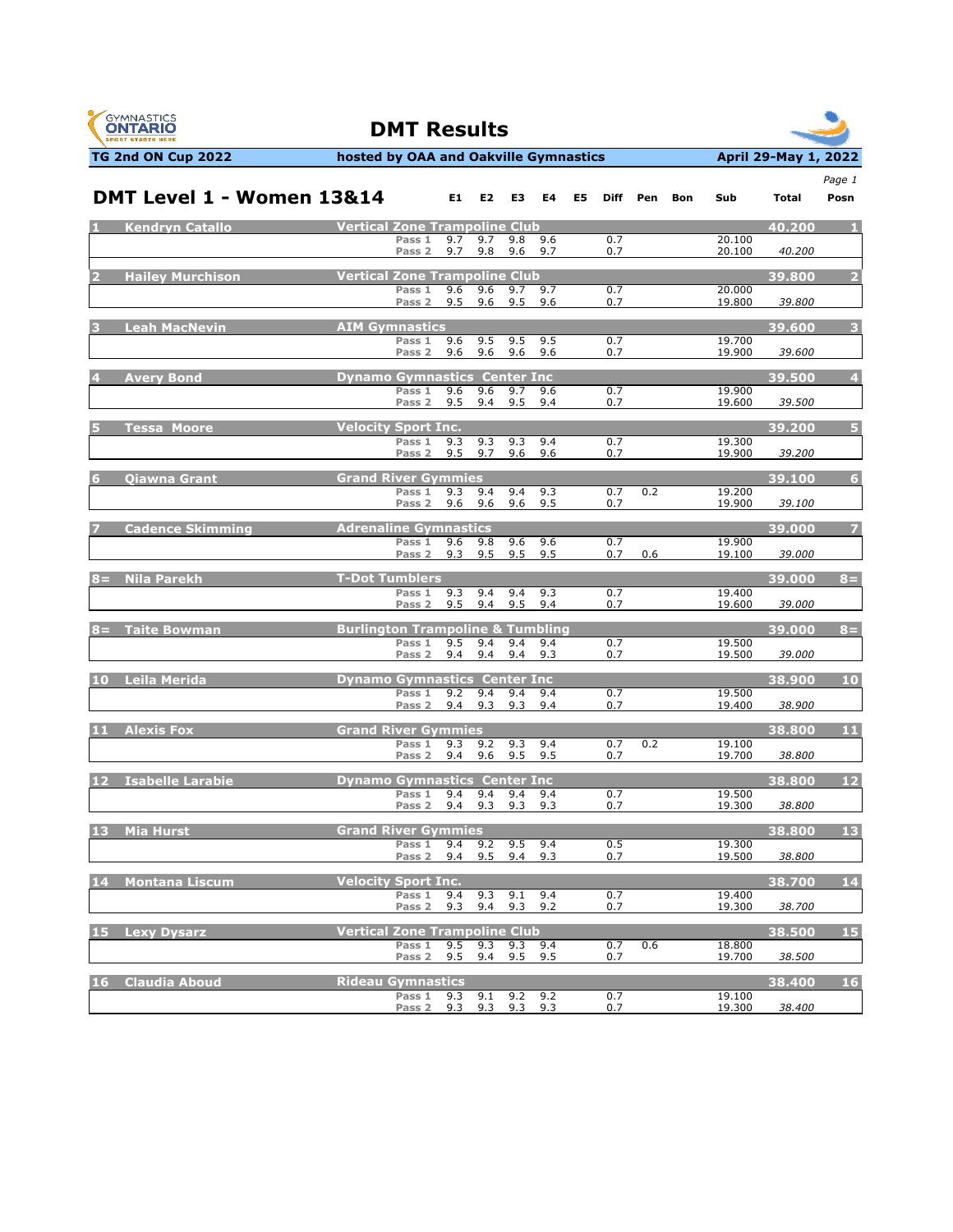|           |                             |                              |     |     |     | Page 2 |    |             |     |     |        |        |      |
|-----------|-----------------------------|------------------------------|-----|-----|-----|--------|----|-------------|-----|-----|--------|--------|------|
|           | DMT Level 1 - Women 13&14   |                              | E1. | E2  | E3  | E4     | E5 | <b>Diff</b> | Pen | Bon | Sub    | Total  | Posn |
| 17        | <b>Katherine Sutherland</b> | <b>Adrenaline Gymnastics</b> |     |     |     |        |    |             |     |     |        | 38,000 | 17   |
|           |                             | Pass 1                       | 9.6 | 9.5 | 9.4 | 9.4    |    | 0.7         |     |     | 19.600 |        |      |
|           |                             | Pass 2                       | 9.1 | 9.4 | 9.2 | 9.3    |    | 0.7         | 0.8 |     | 18,400 | 38,000 |      |
|           |                             |                              |     |     |     |        |    |             |     |     |        |        |      |
| 18        | Tatianna Eroukova           | <b>Rideau Gymnastics</b>     |     |     |     |        |    |             |     |     |        | 37.900 | 18   |
|           |                             | Pass 1                       | 9.3 | 9.2 | 9.3 | 9.1    |    | 0.7         |     |     | 19.200 |        |      |
|           |                             | Pass <sub>2</sub>            | 9.0 | 9.0 | 9.1 | 9.1    |    | 0.6         |     |     | 18.700 | 37,900 |      |
|           |                             |                              |     |     |     |        |    |             |     |     |        |        |      |
| <b>19</b> | <b>Courtney Edwards</b>     | <b>Rideau Gymnastics</b>     |     |     |     |        |    |             |     |     |        | 36.400 | 19   |
|           |                             | Pass 1                       | 8.8 | 9.0 | 8.9 | 9.0    |    | 0.7         | 0.6 |     | 18,000 |        |      |
|           |                             | Pass 2                       | 9.2 | 9.1 | 9.3 | 9.0    |    | 0.7         | 0.6 |     | 18,400 | 36,400 |      |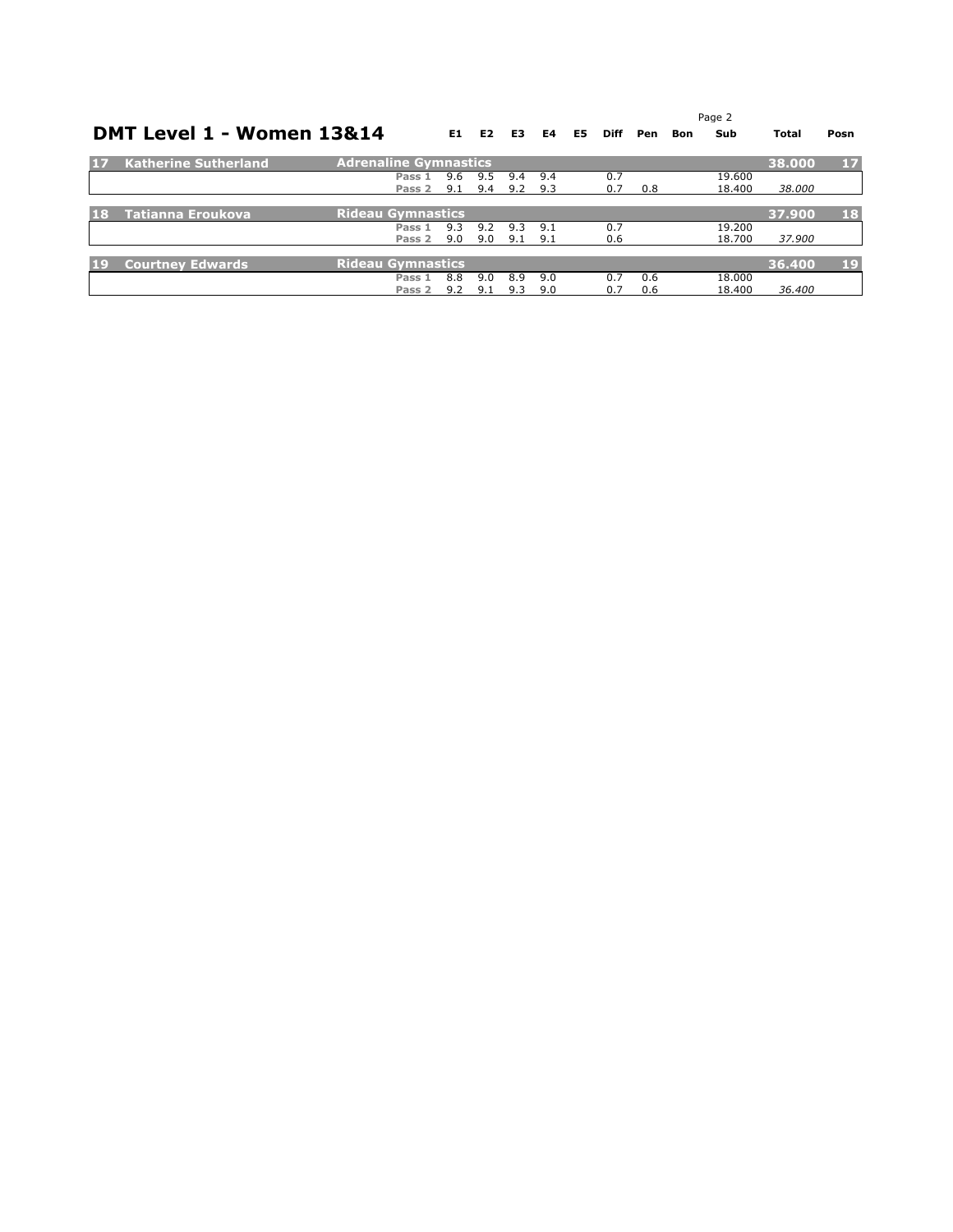



| Page 1 |
|--------|
|        |
|        |

|                 | DMT Level 1 - Women 15+   |                                                   | E1         | E <sub>2</sub> | E3         | E4         | E5 | <b>Diff</b> | Pen | Bon | Sub              | <b>Total</b> | Posn                    |
|-----------------|---------------------------|---------------------------------------------------|------------|----------------|------------|------------|----|-------------|-----|-----|------------------|--------------|-------------------------|
|                 | <b>Alyssa Dalley</b>      | <b>Vertical Zone Trampoline Club</b>              |            |                |            |            |    |             |     |     |                  | 40.200       | $\mathbf{1}$            |
|                 |                           | Pass 1                                            | 9.6        | 9.8            | 9.7        | 9.8        |    | 0.7         |     |     | 20,200           |              |                         |
|                 |                           | Pass <sub>2</sub>                                 | 9.6        | 9.6            | 9.7        | 9.7        |    | 0.7         |     |     | 20.000           | 40.200       |                         |
|                 | <b>Orlagh Dolan</b>       | <b>Just Bounce Trampoline Club Inc.</b>           |            |                |            |            |    |             |     |     |                  | 40.000       | $\overline{2}$          |
|                 |                           | Pass 1<br>Pass <sub>2</sub>                       | 9.5<br>9.7 | 9.6<br>9.7     | 9.6<br>9.7 | 9.6<br>9.8 |    | 0.7<br>0.7  |     |     | 19.900<br>20.100 | 40.000       |                         |
|                 |                           |                                                   |            |                |            |            |    |             |     |     |                  |              |                         |
|                 | <b>Marissa Stege</b>      | <b>Vertical Zone Trampoline Club</b>              |            |                |            |            |    |             |     |     |                  | 39.700       | $\overline{\mathbf{3}}$ |
|                 |                           | Pass 1<br>Pass <sub>2</sub>                       | 9.6<br>9.6 | 9.6<br>9.6     | 9.5<br>9.6 | 9.5<br>9.5 |    | 0.7<br>0.7  |     |     | 19.800<br>19.900 | 39.700       |                         |
|                 |                           |                                                   |            |                |            |            |    |             |     |     |                  |              |                         |
|                 | <b>Olivia Bernard</b>     | <b>Rideau Gymnastics</b>                          |            |                |            |            |    |             | 0.0 |     |                  | 39.600       | $\overline{4}$          |
|                 |                           | Pass 1<br>Pass 2                                  | 9.5<br>9.6 | 9.5<br>9.7     | 9.6<br>9.6 | 9.4<br>9.5 |    | 0.7<br>0.7  |     |     | 19.700<br>19.900 | 39.600       |                         |
|                 |                           |                                                   |            |                |            |            |    |             |     |     |                  |              |                         |
|                 | <b>Mya Grosz</b>          | <b>Just Bounce Trampoline Club Inc.</b><br>Pass 1 | 9.7        | 9.6            | 9.5        | 9.7        |    | 0.7         | 0.6 |     | 19.400           | 39.200       | 5 <sup>1</sup>          |
|                 |                           | Pass 2                                            | 9.5        | 9.6            | 9.6        | 9.5        |    | 0.7         |     |     | 19.800           | 39.200       |                         |
|                 |                           |                                                   |            |                |            |            |    |             |     |     |                  |              |                         |
|                 | <b>Sandrine Pozos</b>     | <b>Just Bounce Trampoline Club Inc.</b><br>Pass 1 | 9.4        | 9.4            | 9.2        | 9.4        |    | 0.7         |     |     | 19.500           | 39.100       | 6                       |
|                 |                           | Pass <sub>2</sub>                                 | 9.6        | 9.3            | 9.4        | 9.5        |    | 0.7         |     |     | 19.600           | 39.100       |                         |
|                 |                           |                                                   |            |                |            |            |    |             |     |     |                  |              |                         |
|                 | <b>Elisabeth Antifave</b> | <b>Rideau Gymnastics</b><br>Pass 1                | 9.8        | 9.6            | 9.6        | 9.6        |    | 0.6         | 0.6 |     | 19.200           | 39.100       | 7                       |
|                 |                           | Pass 2                                            | 9.7        | 9.4            | 9.6        | 9.6        |    | 0.7         |     |     | 19.900           | 39.100       |                         |
|                 | <b>Claire Spicer</b>      | <b>OAA</b>                                        |            |                |            |            |    |             |     |     |                  | 38,600       | $\mathbf{8}$            |
|                 |                           | Pass 1                                            | 9.3        | 9.2            | 9.3        | 9.1        |    | 0.7         | 0.6 |     | 18.600           |              |                         |
|                 |                           | Pass <sub>2</sub>                                 | 9.6        | 9.5            | 9.7        | 9.7        |    | 0.7         |     |     | 20.000           | 38.600       |                         |
|                 | <b>Hailey Geerts</b>      | <b>Velocity Sport Inc.</b>                        |            |                |            |            |    |             |     |     |                  | 38.400       | $\overline{9}$          |
|                 |                           | Pass 1                                            | 9.3        | 9.2            | 9.3        | 9.1        |    | 0.7         |     |     | 19.200           |              |                         |
|                 |                           | Pass <sub>2</sub>                                 | 9.4        | 9.2            | 9.2        | 9.3        |    | 0.7         |     |     | 19.200           | 38.400       |                         |
|                 | 10 Ashley Alshubil        | <b>Adrenaline Gymnastics</b>                      |            |                |            |            |    |             |     |     |                  | 38,300       | 10                      |
|                 |                           | Pass 1                                            | 9.2        | 9.1            | 9.2        | 9.1        |    | 0.7         |     |     | 19.000           |              |                         |
|                 |                           | Pass 2                                            | 9.3        | 9.2            | 9.4        | 9.3        |    | 0.7         |     |     | 19.300           | 38.300       |                         |
| $11 -$          | <b>Camryn Nunes</b>       | <b>Dynamo Gymnastics Center Inc</b>               |            |                |            |            |    |             |     |     |                  | 38.100       | 11                      |
|                 |                           | Pass 1                                            | 9.1        | 9.1            | 9.2        | 9.1        |    | 0.7         |     |     | 18.900           |              |                         |
|                 |                           | Pass 2                                            | 9.4        | 9.2            | 9.4        | 9.3        |    | 0.7         | 0.2 |     | 19.200           | 38.100       |                         |
|                 | 12 Ava Deklerk            | <b>Rose City Gymnastics</b>                       |            |                |            |            |    |             |     |     |                  | 37.900       | 12                      |
|                 |                           | Pass 1                                            | 9.2        | 9.3            | 9.1        | 9.3        |    | 0.7         | 0.6 |     | 18.600           |              |                         |
|                 |                           | Pass <sub>2</sub>                                 | 9.4        | 9.2            | 9.3        | 9.3        |    | 0.7         |     |     | 19.300           | 37.900       |                         |
| 13 <sup>1</sup> | Noëlani Charles           | <b>Velocity Sport Inc.</b>                        |            |                |            |            |    |             |     |     |                  | 37.700       | 13                      |
|                 |                           | Pass 1                                            | 9.0        | 9.0            | 8.8        | 8.9        |    | 0.7         |     |     | 18.600           |              |                         |
|                 |                           | Pass <sub>2</sub>                                 | 9.2        | 9.2            | 9.3        | 9.2        |    | 0.7         |     |     | 19.100           | 37.700       |                         |
| 14              | <b>Akaylah Dawkins</b>    | <b>Adrenaline Gymnastics</b>                      |            |                |            |            |    |             |     |     |                  | 37.600       | 14                      |
|                 |                           | Pass 1                                            | 8.9        | 8.8            | 8.4        | 9.1        |    | 0.7         | 0.2 |     | 18.200           |              |                         |
|                 |                           | Pass 2 9.7                                        |            | 9.7            | 9.5        | 9.6        |    | 0.7         | 0.6 |     | 19.400           | 37.600       |                         |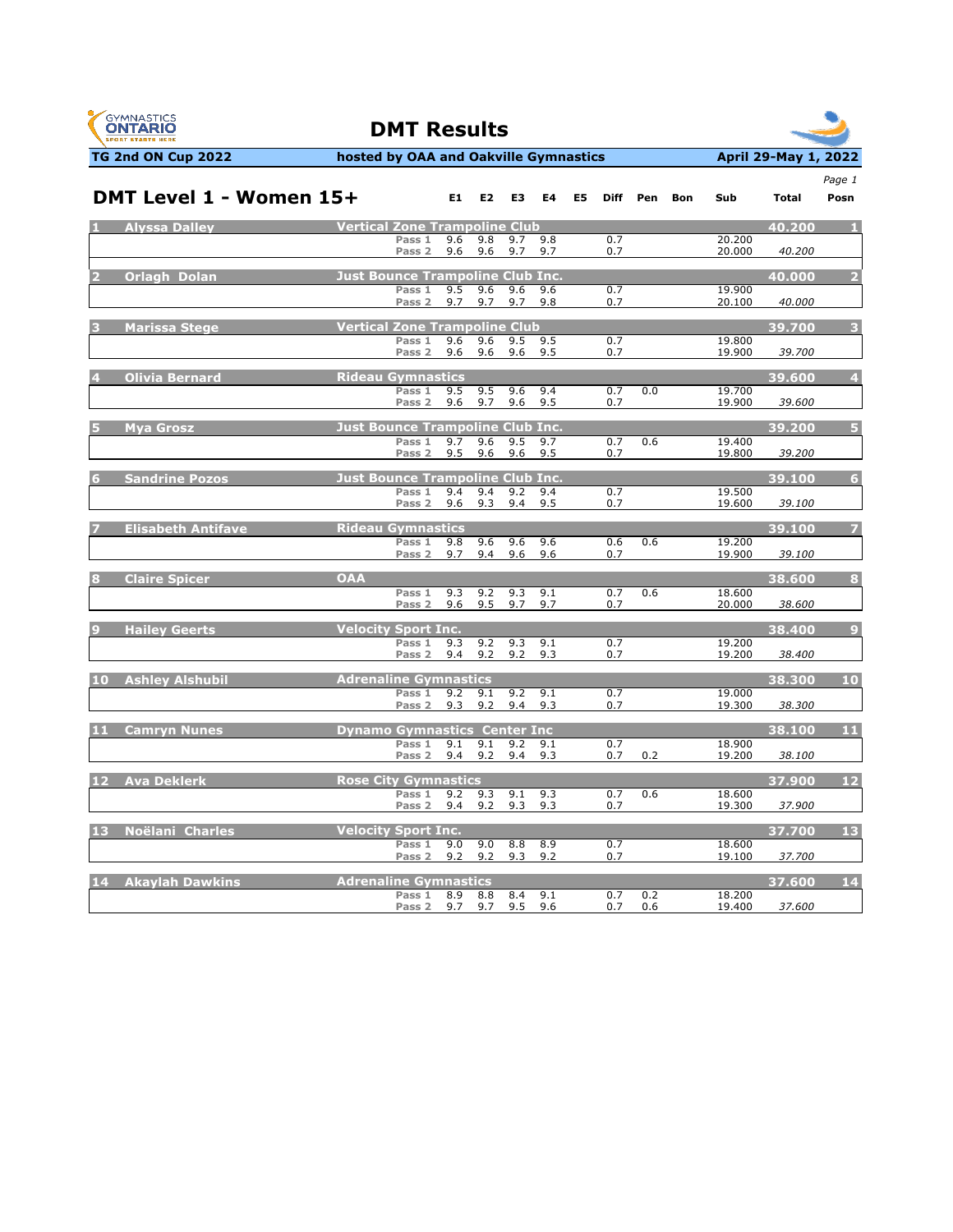



| TG 2nd ON Cup 2022                              | hosted by OAA and Oakville Gymnastics           |            |            |            |            |    |            |            |                   |                  | April 29-May 1, 2022 |                         |
|-------------------------------------------------|-------------------------------------------------|------------|------------|------------|------------|----|------------|------------|-------------------|------------------|----------------------|-------------------------|
| <b>DMT Level 2 - Women 14U</b>                  |                                                 | E1         | E2         | E3         | E4         | E5 | Diff       | Pen        | Bon               | Sub              | Total                | Page 1<br>Posn          |
| Mary Kate Kavanagh Kapparis Velocity Sport Inc. |                                                 |            |            |            |            |    |            |            |                   |                  | 83.000               |                         |
|                                                 | Pass 1                                          | 9.4        | 9.3        | 9.4        | 9.4        |    | 1.3        |            | 0.7               | 20,800           |                      |                         |
|                                                 | Pass <sub>2</sub><br>Pass 3                     | 9.5<br>9.6 | 9.5<br>9.6 | 9.6<br>9.5 | 9.4<br>9.6 |    | 1.3<br>1.2 |            | $\frac{0.7}{0.7}$ | 21.000<br>21.100 | 41.800               |                         |
|                                                 | Pass 4                                          | 9.3        | 9.4        | 9.4        | 9.4        |    | 1.3        |            |                   | 20.100           | 83.000               |                         |
| <b>Heather Noble</b>                            | <b>Just Bounce Trampoline Club Inc.</b>         |            |            |            |            |    |            |            |                   |                  | 82.900               | 2                       |
|                                                 | Pass 1<br>Pass <sub>2</sub>                     | 9.5<br>9.6 | 9.7<br>9.3 | 9.5<br>9.4 | 9.3<br>9.5 |    | 1.2<br>1.3 |            | 0.7<br>0.7        | 20.900<br>20.900 | 41.800               |                         |
|                                                 | Pass 3                                          | 9.6        | 9.6        | 9.4        | 9.5        |    | 1.2        |            | 0.7               | 21.000           |                      |                         |
|                                                 | Pass 4                                          | 9.5        | 9.3        | 9.5        | 9.4        |    | 1.2        |            |                   | 20.100           | 82.900               |                         |
| <b>Ella Heeler</b>                              | <b>Kingston Aeros Trampoline Club</b>           |            |            |            |            |    |            |            |                   |                  | 82.300               | $\overline{\mathbf{3}}$ |
|                                                 | Pass 1<br>Pass <sub>2</sub>                     | 9.4<br>9.6 | 9.2<br>9.5 | 9.3<br>9.4 | 9.2<br>9.6 |    | 1.2<br>1.3 |            | 0.7<br>0.7        | 20.400<br>21.100 | 41.500               |                         |
|                                                 | Pass 3                                          | 9.1        | 9.2        | 9.2<br>9.6 | 9.4<br>9.6 |    | 1.3<br>1.2 |            | 0.7               | 20.400           |                      |                         |
|                                                 | Pass 4                                          | 9.7        | 9.6        |            |            |    |            |            |                   | 20.400           | 82.300               |                         |
| <b>Ryleigh Schweitzer</b>                       | <b>Grand River Gymmies</b><br>Pass <sub>1</sub> |            |            | 9.3        | 9.4        |    |            |            | 0.7               |                  | 82.200               | $\overline{4}$          |
|                                                 | Pass <sub>2</sub>                               | 9.5<br>9.4 | 9.4<br>9.8 | 9.5        | 9.4        |    | 1.2<br>1.3 |            | 0.7               | 20.700<br>20.900 | 41.600               |                         |
|                                                 | Pass 3<br>Pass 4                                | 9.5<br>9.5 | 9.4<br>9.6 | 9.3<br>9.3 | 9.4<br>9.5 |    | 1.3<br>1.2 | 0.2<br>0.2 | 0.7               | 20.600<br>20.000 | 82.200               |                         |
|                                                 |                                                 |            |            |            |            |    |            |            |                   |                  |                      |                         |
| <b>Hannah Sweny</b>                             | <b>OAA</b><br>Pass 1                            | 9.4        | 9.5        | 9.4        | 9.4        |    | 1.2        |            | 0.7               | 20.700           | 81.800               | 5                       |
|                                                 | Pass <sub>2</sub>                               | 9.3        | 9.2        | 9.2        | 9.4        |    | 1.3        | 0.2        | 0.7               | 20.300           | 41.000               |                         |
|                                                 | Pass 3<br>Pass 4                                | 9.3<br>9.6 | 9.3<br>9.4 | 9.4<br>9.5 | 9.3<br>9.5 |    | 1.3<br>1.2 |            | 0.7               | 20.600<br>20.200 | 81.800               |                         |
| <b>Kasia Makhnevych</b>                         | <b>T-Dot Tumblers</b>                           |            |            |            |            |    |            |            |                   |                  | 81.700               | 6                       |
|                                                 | Pass 1                                          | 9.2        | 9.1        | 9.3        | 9.2        |    | 1.2        |            | 0.7               | 20.300           |                      |                         |
|                                                 | Pass <sub>2</sub><br>Pass 3                     | 9.7<br>9.4 | 9.6<br>9.3 | 9.7<br>9.3 | 9.3<br>9.2 |    | 1.3<br>1.3 |            | 0.7<br>0.7        | 21.300<br>20.600 | 41.600               |                         |
|                                                 | Pass 4                                          | 9.5        | 9.4        | 9.4        | 9.5        |    | 1.2        | 0.6        |                   | 19.500           | 81.700               |                         |
| <b>Lilah Rosevear</b>                           | <b>OAA</b>                                      |            |            |            |            |    |            |            |                   |                  | 81.400               |                         |
|                                                 | Pass 1<br>Pass <sub>2</sub>                     | 9.4<br>9.6 | 9.4<br>9.4 | 9.2<br>9.5 | 9.3<br>9.6 |    | 1.2<br>0.7 |            | 0.7               | 20.600<br>19.800 | 40.400               |                         |
|                                                 | Pass 3                                          | 9.6        | 9.4        | 9.3        | 9.4        |    | 1.3        |            | 0.7               | 20.800           |                      |                         |
|                                                 | Pass 4                                          | 9.7        | 9.6        | 9.8        | 9.8        |    | 0.7        |            |                   | 20.200           | 81.400               |                         |
| <b>Opal Krynicki</b>                            | <b>Dynamo Gymnastics Center Inc.</b>            |            |            |            |            |    |            |            |                   |                  | 81.300               | $\bf{8}$                |
|                                                 | Pass 1<br>Pass <sub>2</sub>                     | 9.3<br>9.5 | 9.2<br>9.4 | 9.1<br>9.3 | 9.3<br>9.4 |    | 1.2<br>1.3 | 0.2        | 0.7               | 19.500<br>20.800 | 40.300               |                         |
|                                                 | Pass 3<br>Pass 4                                | 9.4<br>9.4 | 9.4<br>9.5 | 9.4<br>9.5 | 9.4<br>9.5 |    | 1.2<br>1.3 |            | 0.7               | 20.700<br>20.300 | 81.300               |                         |
|                                                 |                                                 |            |            |            |            |    |            |            |                   |                  |                      |                         |
| $\overline{9}$<br><b>Oli Gandhi</b>             | <b>T-Dot Tumblers</b><br>Pass 1 9.2             |            | 9.3        | 9.3        | 9.3        |    | 1.2        |            | 0.7               | 20.500           | 81.000               | $\overline{9}$          |
|                                                 | Pass 2                                          | 9.5        | 9.4        | 9.5        | 9.2        |    | 1.3        |            | 0.7               | 20.900           | 41.400               |                         |
|                                                 | Pass 3<br>Pass 4                                | 9.2<br>9.5 | 9.2<br>9.2 | 9.1<br>9.2 | 9.2<br>9.4 |    | 1.3<br>1.2 | 0.6        | 0.7               | 19.800<br>19.800 | 81.000               |                         |
|                                                 | <b>OAA</b>                                      |            |            |            |            |    |            |            |                   |                  |                      |                         |
| 10 Jayda Anderson                               | Pass 1                                          | 9.7        | 9.6        | 9.6        | 9.7        |    | 0.7        |            |                   | 20,000           | 80.700               | 10                      |
|                                                 | Pass <sub>2</sub><br>Pass 3                     | 9.4<br>9.5 | 9.4<br>9.5 | 9.4<br>9.6 | 9.2<br>9.6 |    | 1.3<br>0.7 |            | 0.7               | 20.800<br>19.800 | 40.800               |                         |
|                                                 | Pass 4                                          | 9.1        | 9.1        | 9.1        | 9.1        |    | 1.2        |            | 0.7               | 20.100           | 80.700               |                         |
| <b>Aimee Latulippe</b><br>ш                     | <b>Rideau Gymnastics</b>                        |            |            |            |            |    |            |            |                   |                  | 80.700               | 11                      |
|                                                 | Pass 1                                          | 9.5        | 9.5        | 9.4        | 9.4        |    | 1.2        |            |                   | 20.100           |                      |                         |
|                                                 | Pass <sub>2</sub><br>Pass 3                     | 9.4<br>9.6 | 9.4<br>9.5 | 9.3<br>9.6 | 9.3<br>9.5 |    | 1.2<br>1.2 | 0.2        | 0.7               | 19.700<br>21.000 | 39.800               |                         |
|                                                 | Pass 4                                          | 9.4        | 9.3        | 9.2        | 9.3        |    | 1.2        | 0.6        | 0.7               | 19.900           | 80.700               |                         |
| <b>Skylar von Richter</b><br>$12 \overline{ }$  | <b>Burlington Trampoline &amp; Tumbling</b>     |            |            |            |            |    |            |            |                   |                  | 80.600               | $12$                    |
|                                                 | Pass 1<br>Pass <sub>2</sub>                     | 9.2<br>9.4 | 9.4<br>9.3 | 9.3<br>9.2 | 9.3<br>9.4 |    | 1.2<br>1.2 |            | 0.7<br>0.7        | 20.500<br>20.600 | 41.100               |                         |
|                                                 | Pass 3                                          | 9.3        | 9.4        | 9.3        | 9.3        |    | 1.3        |            | 0.7               | 20.600           |                      |                         |
|                                                 | Pass 4                                          | 9.2        | 9.1        | 9.1        | 9.1        |    | 0.9        | 0.2        |                   | 18.900           | 80.600               |                         |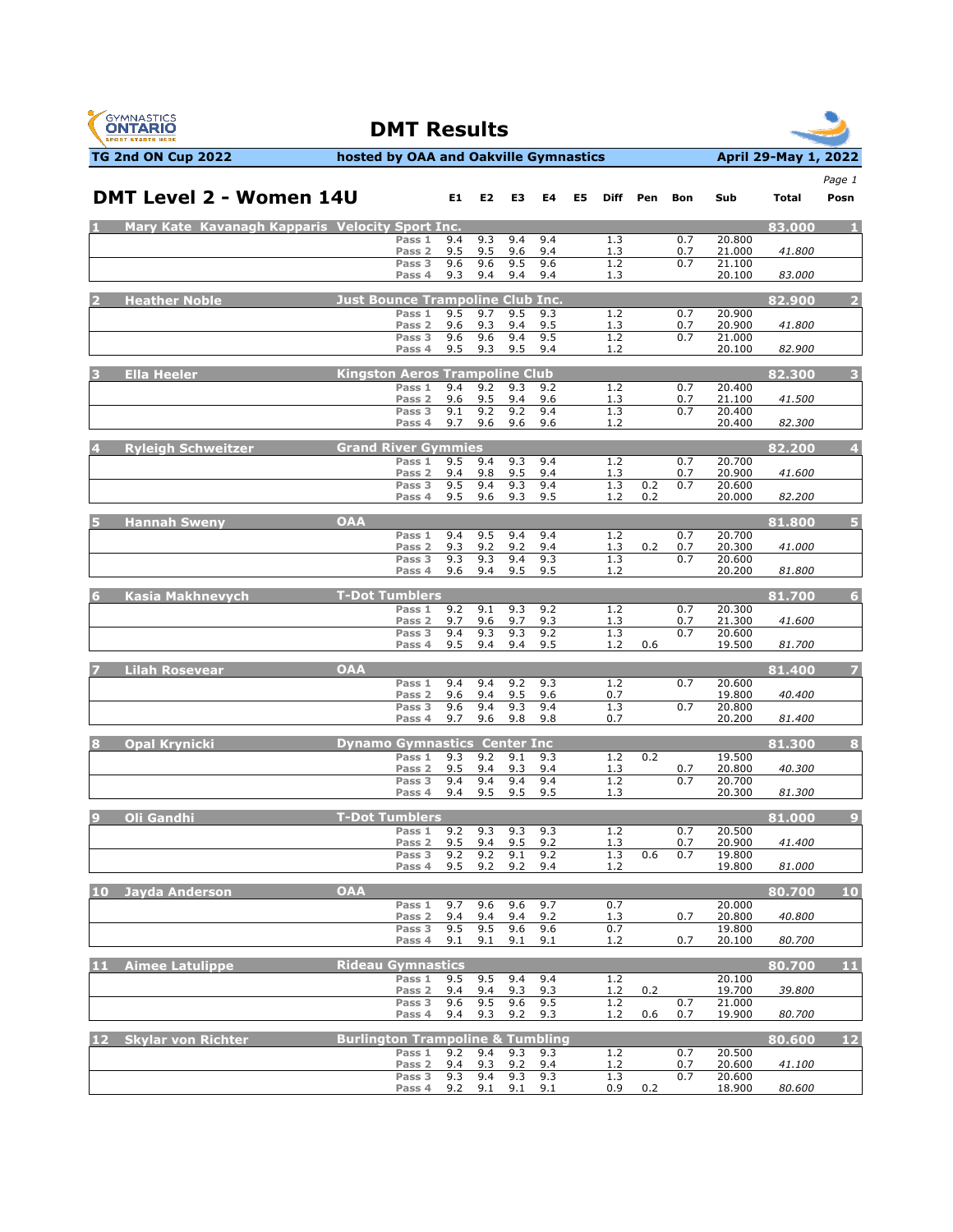|           |                                |                                             |     |                |     |     |    |             | Page 2 |            |        |        |      |
|-----------|--------------------------------|---------------------------------------------|-----|----------------|-----|-----|----|-------------|--------|------------|--------|--------|------|
|           | <b>DMT Level 2 - Women 14U</b> |                                             | E1  | E <sub>2</sub> | E3  | E4  | E5 | <b>Diff</b> | Pen    | <b>Bon</b> | Sub    | Total  | Posn |
| 13        | <b>Haya Tartoussieh</b>        | <b>Burlington Trampoline &amp; Tumbling</b> |     |                |     |     |    |             |        |            |        | 80.200 | 13   |
|           |                                | Pass 1                                      | 9.6 | 9.5            | 9.4 | 9.5 |    | 1.3         |        | 0.7        | 21.000 |        |      |
|           |                                | Pass <sub>2</sub>                           | 9.3 | 9.2            | 9.3 | 9.3 |    | 1.2         |        | 0.7        | 20.500 | 41.500 |      |
|           |                                | Pass 3                                      | 8.8 | 8.7            | 8.7 | 8.7 |    | 0.7         |        | 0.7        | 18,800 |        |      |
|           |                                | Pass 4                                      | 9.4 | 9.1            | 9.2 | 9.4 |    | 1.3         |        |            | 19.900 | 80.200 |      |
| 14        | <b>Addison Eames</b>           | <b>Dynamo Gymnastics Center Inc.</b>        |     |                |     |     |    |             |        |            |        | 76.800 | 14   |
|           |                                | Pass 1                                      | 9.2 | 9.0            | 9.0 | 9.1 |    | 0.7         | 0.2    |            | 18.600 |        |      |
|           |                                | Pass <sub>2</sub>                           | 9.0 | 9.0            | 9.0 | 9.1 |    | 1.3         | 0.6    | 0.7        | 19.400 | 38.000 |      |
|           |                                | Pass 3                                      | 9.1 | 9.1            | 9.1 | 9.0 |    | 1.2         | 0.6    | 0.7        | 19.500 |        |      |
|           |                                | Pass 4                                      | 9.3 | 9.3            | 9.2 | 9.4 |    | 0.7         |        |            | 19.300 | 76.800 |      |
| <b>15</b> | <b>Taylor Smith</b>            | <b>Anti-Gravity AcroSports</b>              |     |                |     |     |    |             |        |            |        | 71.800 | 15   |
|           |                                | Pass 1                                      | 9.6 | 9.5            | 9.5 | 9.4 |    | 0.7         | 0.6    |            | 19.100 |        |      |
|           |                                | Pass <sub>2</sub>                           | 9.5 | 9.5            | 9.4 | 9.5 |    | 0.7         | 2.0    |            | 17.700 | 36.800 |      |
|           |                                | Pass 3                                      | 9.5 | 9.3            | 9.5 | 9.5 |    | 0.7         |        |            | 19.700 |        |      |
|           |                                | Pass 4                                      | 8.3 | 8.4            | 8.3 | 8.4 |    | 0.6         | 2.0    |            | 15.300 | 71.800 |      |
| <b>16</b> | <b>Addison Na</b>              | <b>Manjak's Gymnastics</b>                  |     |                |     |     |    |             |        |            |        | 60.500 | 16   |
|           |                                | Pass 1                                      | 9.4 | 9.5            | 9.5 | 9.4 |    | 1.3         |        | 0.7        | 20,900 |        |      |
|           |                                | Pass <sub>2</sub>                           | 0.0 | 0.0            | 0.0 | 0.0 |    | 0.0         |        |            | 0.000  | 20.900 |      |
|           |                                | Pass 3                                      | 9.4 | 9.1            | 9.3 | 9.2 |    | 1.2         | 0.2    |            | 19.500 |        |      |
|           |                                | Pass 4                                      | 9.6 | 9.3            | 9.4 | 9.4 |    | 1.2         | 0.6    | 0.7        | 20.100 | 60.500 |      |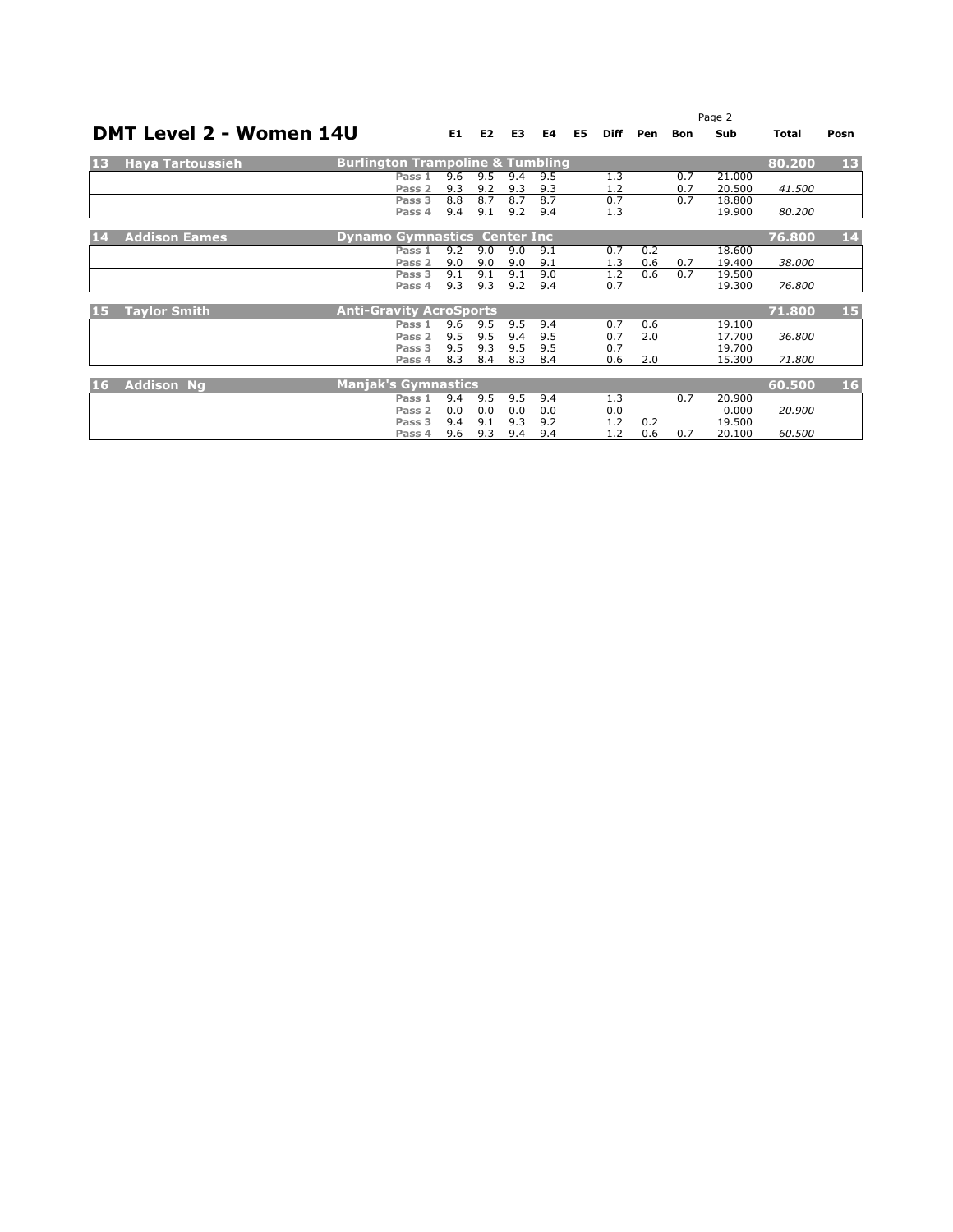



|           | DMT Level 2 - Women 15+ |                                                       | E1.                       | E2         | E3         | E4         | E5 | Diff       | Pen        | Bon        | Sub              | Total         | Page 1<br>Posn   |
|-----------|-------------------------|-------------------------------------------------------|---------------------------|------------|------------|------------|----|------------|------------|------------|------------------|---------------|------------------|
|           |                         |                                                       |                           |            |            |            |    |            |            |            |                  |               |                  |
|           | Sofi Oroszlan           | <b>Burlington Trampoline &amp; Tumbling</b><br>Pass 1 | 9.6                       | 9.7        | 9.6        | 9.6        |    | 1.2        |            | 0.7        | 21.100           | 83.100        |                  |
|           |                         | Pass <sub>2</sub><br>Pass <sub>3</sub>                | 9.4<br>9.3                | 9.5<br>9.4 | 9.5<br>9.5 | 9.4<br>9.4 |    | 1.3<br>1.3 |            | 0.7<br>0.7 | 20.900<br>20.800 | 42.000        |                  |
|           |                         | Pass 4                                                | 9.6                       | 9.6        | 9.5        | 9.4        |    | 1.2        |            |            | 20.300           | 83.100        |                  |
|           | <b>Anastasia Conrad</b> | <b>AIM Gymnastics</b>                                 |                           |            |            |            |    |            |            |            |                  | 82.700        | $\overline{2}$   |
|           |                         | Pass 1<br>Pass <sub>2</sub>                           | 9.4<br>9.4                | 9.5<br>9.3 | 9.5<br>9.4 | 9.4<br>9.4 |    | 1.3<br>1.3 |            | 0.7        | 20.900<br>20.100 | 41.000        |                  |
|           |                         | Pass <sub>3</sub><br>Pass 4                           | 9.4<br>9.4                | 9.4<br>9.5 | 9.5<br>9.5 | 9.4<br>9.5 |    | 1.2<br>1.3 |            | 0.7<br>0.7 | 20.700<br>21.000 | 82.700        |                  |
|           | <b>Evi Kyrlangitses</b> | <b>Just Bounce Trampoline Club Inc.</b>               |                           |            |            |            |    |            |            |            |                  | 82.100        | з                |
|           |                         | Pass 1                                                | 9.3                       | 9.4        | 9.3        | 9.4        |    | 1.3        |            | 0.7        | 20.700           |               |                  |
|           |                         | Pass <sub>2</sub><br>Pass 3                           | 9.4<br>9.5                | 9.5<br>9.5 | 9.6<br>9.5 | 9.4<br>9.5 |    | 1.3<br>1.2 | 0.2        | 0.7<br>0.7 | 20.700<br>20.900 | 41.400        |                  |
|           |                         | Pass 4                                                | 9.3                       | 9.3        | 9.4        | 9.2        |    | 1.2        |            |            | 19.800           | 82.100        |                  |
|           | <b>Becky Parham</b>     | <b>OAA</b>                                            |                           |            |            |            |    |            |            |            |                  | 81.500        | $\overline{4}$   |
|           |                         | Pass 1                                                | 9.3<br>9.4                | 9.2<br>9.3 | 9.2<br>9.3 | 9.3<br>9.4 |    | 1.2<br>1.2 | 0.2        | 0.7        | 19.500<br>20.600 | 40.100        |                  |
|           |                         | Pass 2<br>Pass 3                                      | 9.2                       | 9.4        | 9.3        | 9.2        |    | 1.3        |            | 0.7        | 20.500           |               |                  |
|           |                         | Pass 4                                                | 9.5                       | 9.4        | 9.4        | 9.5        |    | 1.3        |            | 0.7        | 20.900           | 81.500        |                  |
|           | <b>Cora Turpin</b>      | <b>Anti-Gravity AcroSports</b>                        |                           |            |            |            |    |            |            |            |                  | 81.100        | 5                |
|           |                         | Pass 1<br>Pass <sub>2</sub>                           | 9.4<br>9.3                | 9.5<br>9.5 | 9.4<br>9.3 | 9.4<br>9.3 |    | 1.2<br>1.3 | 0.6<br>0.2 | 0.7<br>0.7 | 20.100<br>20.400 | 40.500        |                  |
|           |                         | Pass 3<br>Pass 4                                      | 9.2<br>9.8                | 9.2<br>9.8 | 9.3<br>9.7 | 9.2<br>9.7 |    | 1.3<br>0.7 |            | 0.7        | 20.400<br>20.200 | <i>81.100</i> |                  |
| 6         | <b>Vivienne Hanna</b>   | <b>Burlington Trampoline &amp; Tumbling</b>           |                           |            |            |            |    |            |            |            |                  | 80.900        | $6\phantom{1}6$  |
|           |                         | Pass 1                                                | 9.4                       | 9.3        | 9.2        | 9.4        |    | 1.3        |            | 0.7        | 20.700           |               |                  |
|           |                         | Pass <sub>2</sub><br>Pass 3                           | 9.3<br>9.4                | 9.2<br>9.3 | 9.3<br>9.1 | 9.4<br>9.3 |    | 1.2<br>1.3 |            | 0.7<br>0.7 | 20.500<br>20.600 | 41.200        |                  |
|           |                         | Pass 4                                                | 9.5                       | 9.6        | 9.3        | 9.3        |    | 0.9        | 0.6        |            | 19.100           | 80.900        |                  |
|           | Lydia Brestovacki       | <b>Dynamo Gymnastics Center Inc.</b>                  |                           |            |            |            |    |            |            |            |                  | 80.800        |                  |
|           |                         | Pass 1<br>Pass <sub>2</sub>                           | 9.4<br>9.1                | 9.5<br>9.4 | 9.2<br>9.1 | 9.2<br>8.9 |    | 1.3<br>1.2 |            | 0.7<br>0.7 | 20.600<br>20.100 | 40.700        |                  |
|           |                         | Pass 3                                                | 9.3                       | 9.3        | 9.4        | 9.3        |    | 1.3        |            | 0.7        | 20.600           |               |                  |
|           |                         | Pass 4                                                | 9.2                       | 9.2        | 9.2        | 9.1        |    | 1.3        | 0.2        |            | 19.500           | 80.800        |                  |
|           | <b>Kyleigh Kennedy</b>  | OAA                                                   |                           |            |            |            |    |            |            | 0.7        | 20.300           | 80.700        | 8                |
|           |                         | Pass 1<br>Pass <sub>2</sub>                           | 9.1<br>9.5                | 9.2<br>9.5 | 9.2<br>9.4 | 9.2<br>9.4 |    | 1.2<br>0.7 |            |            | 19.600           | 39.900        |                  |
|           |                         | Pass <sub>3</sub><br>Pass 4                           | 9.5<br>9.5                | 9.4<br>9.4 | 9.5<br>9.4 | 9.5<br>9.5 |    | 0.9<br>1.3 |            | 0.7        | 19.900<br>20.900 | 80.700        |                  |
|           |                         |                                                       |                           |            |            |            |    |            |            |            |                  |               |                  |
|           | <b>Julia Manderson</b>  | <b>Dynamo Gymnastics Center Inc.</b><br>Pass 1        | 9.4                       | 9.5        | 9.3        | 9.4        |    | 1.3        |            | 0.7        | 20.800           | 80.600        | $\boldsymbol{9}$ |
|           |                         | Pass <sub>2</sub>                                     | 9.5                       | 9.5        | 9.3        | 9.4        |    | 1.3        | 0.8        | 0.7        | 20.100           | 40.900        |                  |
|           |                         | Pass 3                                                | 9.5<br>Pass 4 9.5 9.5 9.4 | 9.5        | 9.4        | 9.3<br>9.5 |    | 1.2<br>0.7 | 0.6<br>0.2 | 0.7        | 20.200<br>19.500 | 80.600        |                  |
| <b>10</b> | <b>Natalie Wiberg</b>   | <b>Burlington Trampoline &amp; Tumbling</b>           |                           |            |            |            |    |            |            |            |                  | 80.200        | 10               |
|           |                         | Pass 1                                                | 9.1                       | 9.2        | 9.2        | 9.3        |    | 1.3        | 0.6        | 0.7        | 19.800           |               |                  |
|           |                         | Pass <sub>2</sub><br>Pass <sub>3</sub>                | 9.2<br>9.0                | 9.3<br>9.1 | 9.3<br>9.2 | 9.3<br>9.2 |    | 1.3<br>1.2 |            | 0.7        | 20.600<br>19.500 | 40.400        |                  |
|           |                         | Pass 4                                                | 9.1                       | 9.2        | 9.2        | 9.3        |    | 1.2        |            | 0.7        | 20.300           | 80.200        |                  |
| 11        | <b>Emily Bakler</b>     | <b>OAA</b>                                            |                           |            |            |            |    |            |            |            |                  | 80.200        | 11               |
|           |                         | Pass 1<br>Pass <sub>2</sub>                           | 9.1<br>9.1                | 9.2<br>9.1 | 9.2<br>9.3 | 9.3<br>9.2 |    | 1.2<br>1.2 |            | 0.7        | 20.300<br>19.500 | 39.800        |                  |
|           |                         | Pass 3<br>Pass 4                                      | 9.4<br>9.5                | 9.3<br>9.5 | 9.6<br>9.4 | 9.4<br>9.4 |    | 1.3<br>0.7 |            | 0.7        | 20.800<br>19.600 | 80.200        |                  |
| 12        | <b>Caydence Woolner</b> | <b>Dynamo Gymnastics Center Inc</b>                   |                           |            |            |            |    |            |            |            |                  | 79.900        | $12$             |
|           |                         | Pass 1                                                | 9.4                       | 9.4        | 9.2        | 9.4        |    | 1.3        |            | 0.7        | 20.800           |               |                  |
|           |                         | Pass <sub>2</sub><br>Pass 3                           | 9.3<br>9.2                | 9.3<br>9.2 | 9.2<br>9.2 | 9.3<br>9.1 |    | 0.7<br>1.2 |            | 0.7        | 19.300<br>20.300 | 40.100        |                  |
|           |                         | Pass 4                                                | 9.4                       | 9.4        | 9.4        | 9.4        |    | 0.7        |            |            | 19.500           | 79.900        |                  |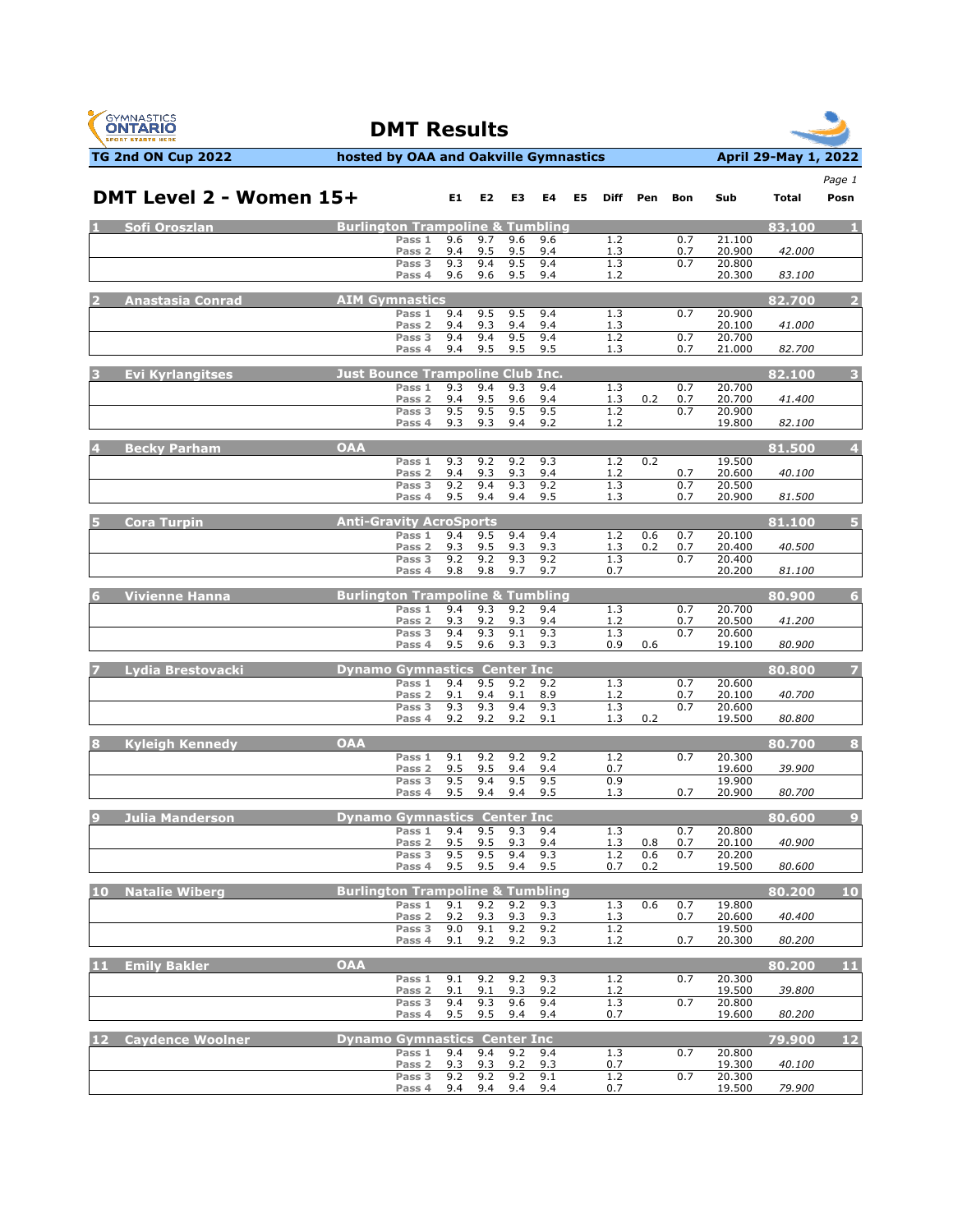|    |                         |                                      |     |     |     |     | Page 2 |             |     |     |        |        |      |
|----|-------------------------|--------------------------------------|-----|-----|-----|-----|--------|-------------|-----|-----|--------|--------|------|
|    | DMT Level 2 - Women 15+ |                                      |     | E2  | E3  | E4  | E5     | <b>Diff</b> | Pen | Bon | Sub    | Total  | Posn |
| 13 | Jocelyn Quilty          | <b>Dynamo Gymnastics Center Inc.</b> |     |     |     |     |        |             |     |     |        | 79.700 | 13   |
|    |                         | Pass 1                               | 9.2 | 9.4 | 9.2 | 9.1 |        | 1.3         | 0.6 | 0.7 | 19,800 |        |      |
|    |                         | Pass 2                               | 9.3 | 9.4 | 9.2 | 9.3 |        | 1.3         |     | 0.7 | 20,600 | 40.400 |      |
|    |                         | Pass 3                               | 9.2 | 9.2 | 9.2 | 9.1 |        | 1.2         | 0.6 | 0.7 | 19.700 |        |      |
|    |                         | Pass 4                               | 9.5 | 9.4 | 9.3 | 9.5 |        | 0.7         |     |     | 19.600 | 79.700 |      |
|    |                         |                                      |     |     |     |     |        |             |     |     |        |        |      |
| 14 | <b>Kate Murphy</b>      | <b>Spring Action</b>                 |     |     |     |     |        |             |     |     |        | 75.100 | 14   |
|    |                         | Pass 1                               | 9.4 | 9.2 | 9.2 | 9.2 |        | 0.7         |     |     | 19.100 |        |      |
|    |                         | Pass 2                               | 8.9 | 9.1 | 9.2 | 9.2 |        | 1.2         |     |     | 19.500 | 38.600 |      |
|    |                         | Pass 3                               | 8.8 | 8.8 | 8.8 | 8.9 |        | 0.0         |     |     | 17.600 |        |      |
|    |                         | Pass 4                               | 9.5 | 9.4 | 9.2 | 9.2 |        | 0.9         | 0.6 |     | 18.900 | 75.100 |      |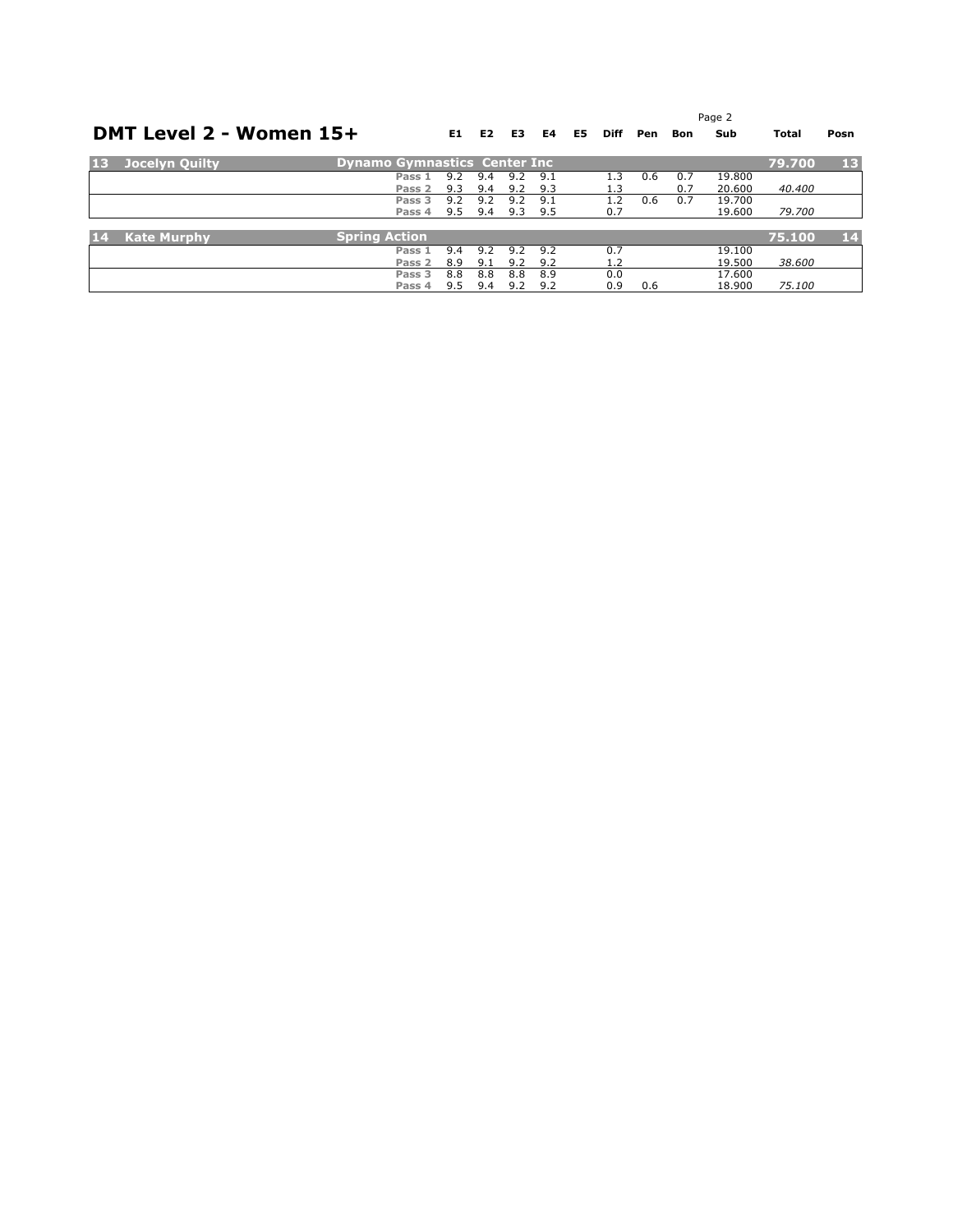

**DMT Results**



|                  |                            |                                             |            |                   |            |            |    |                   |            |     |                  |        | Page 1         |
|------------------|----------------------------|---------------------------------------------|------------|-------------------|------------|------------|----|-------------------|------------|-----|------------------|--------|----------------|
|                  | <b>DMT Level 3 - Women</b> |                                             | E1.        | E2                | E3         | E4         | E5 | Diff              | Pen        | Bon | Sub              | Total  | Posn           |
| <b>FLUE</b>      | <b>Zoe McBride</b>         | <b>AIM Gymnastics</b>                       |            |                   |            |            |    |                   |            |     |                  | 83.300 | - 1            |
|                  |                            | Pass 1<br>Pass 2                            | 9.7<br>9.7 | 9.6<br>9.5        | 9.6<br>9.5 | 9.7<br>9.5 |    | 1.8<br>1.8        |            |     | 21.100<br>20.800 | 41.900 |                |
|                  |                            | Pass 3                                      | 9.6        | 9.6               | 9.5        | 9.5        |    | 1.6               |            |     | 20.700           |        |                |
|                  |                            | Pass 4                                      | 9.4        | 9.4               | 9.4        | 9.2        |    | 1.9               |            |     | 20.700           | 83.300 |                |
|                  | <b>Hallé Mitchell</b>      | <b>Rose City Gymnastics</b>                 |            |                   |            |            |    |                   |            |     |                  | 82.400 |                |
|                  |                            | Pass 1<br>Pass <sub>2</sub>                 | 9.4<br>9.7 | 9.5<br>9.6        | 9.5<br>9.5 | 9.5<br>9.7 |    | 1.6<br>1.9        |            |     | 20.600<br>21.200 | 41.800 |                |
|                  |                            | Pass 3                                      | 9.3        | 9.2               | 8.9        | 9.3        |    | 1.9               | 0.6        |     | 19.800           |        |                |
|                  |                            | Pass 4                                      | 9.7        | 9.5               | 9.5        | 9.4        |    | 1.8               |            |     | 20.800           | 82.400 |                |
|                  | <b>Rowyn MacNevin</b>      | <b>AIM Gymnastics</b>                       |            |                   |            |            |    |                   |            |     |                  | 80.200 | 3              |
|                  |                            | Pass 1                                      | 9.7        | 9.6               | 9.4        | 9.4        |    | 1.6               |            |     | 20.600           |        |                |
|                  |                            | Pass <sub>2</sub><br>Pass 3                 | 9.3<br>9.2 | 9.2<br>9.2        | 9.2<br>9.3 | 9.0<br>9.3 |    | 1.8<br>1.3        | 0.8        |     | 19.400<br>19.800 | 40.000 |                |
|                  |                            | Pass 4                                      | 9.3        | 9.2               | 9.3        | 9.2        |    | 1.9               |            |     | 20.400           | 80.200 |                |
|                  | <b>Wren Picco</b>          | <b>Velocity Sport Inc.</b>                  |            |                   |            |            |    |                   |            |     |                  | 79.500 | $\overline{4}$ |
|                  |                            | Pass 1                                      | 9.2        | 9.2               | 9.2        | 9.2        |    | 1.5               | 0.2        |     | 19.700           |        |                |
|                  |                            | Pass 2<br>Pass 3                            | 9.4<br>9.0 | 9.5<br>9.2        | 9.5<br>8.9 | 9.5<br>9.1 |    | 1.3<br>1.7        | 0.2        |     | 20.300<br>19.600 | 40.000 |                |
|                  |                            | Pass 4                                      | 9.3        | 9.4               | 9.3        | 9.3        |    | 1.3               |            |     | 19.900           | 79.500 |                |
|                  |                            |                                             |            |                   |            |            |    |                   |            |     |                  |        | Б              |
|                  | <b>Aubree Kuhnen</b>       | <b>Velocity Sport Inc.</b><br>Pass 1        | 9.1        | 9.0               | 9.1        | 8.9        |    | 1.7               | 0.2        |     | 19.600           | 79.300 |                |
|                  |                            | Pass 2                                      | 9.7        | 9.5               | 9.2        | 9.5        |    | 1.3               |            |     | 20.300           | 39.900 |                |
|                  |                            | Pass 3<br>Pass 4                            | 9.1<br>9.3 | 9.2<br>9.2        | 9.0<br>9.1 | 9.1<br>9.3 |    | 1.6<br>1.3        | 0.2        |     | 19.600<br>19.800 | 79.300 |                |
|                  |                            |                                             |            |                   |            |            |    |                   |            |     |                  |        |                |
| $6 \overline{6}$ | <b>Eloise Mouille</b>      | <b>Burlington Trampoline &amp; Tumbling</b> |            |                   |            |            |    |                   |            |     |                  | 78.700 | 6              |
|                  |                            | Pass 1                                      | 9.1<br>9.3 | 9.1<br>9.1        | 9.0<br>9.0 | 8.9<br>9.1 |    | 1.7<br>1.9        | 0.6        |     | 19.200<br>20.100 | 39.300 |                |
|                  |                            | Pass 2<br>Pass 3                            | 8.8        | 9.0               | 9.0        | 8.9        |    | 1.6               | 0.6        |     | 18.900           |        |                |
|                  |                            | Pass 4                                      | 9.6        | 9.5               | 9.4        | 9.5        |    | 1.5               |            |     | 20.500           | 78.700 |                |
|                  | Lea Gurowka                | <b>Manjak's Gymnastics</b>                  |            |                   |            |            |    |                   |            |     |                  | 78.300 |                |
|                  |                            | Pass 1                                      | 8.9        | 9.2               | 9.3        | 9.1        |    | 1.3               |            |     | 19.600           |        |                |
|                  |                            | Pass <sub>2</sub><br>Pass 3                 | 9.3<br>9.2 | 9.2<br>9.2        | 9.0<br>9.2 | 9.1<br>9.1 |    | 1.7<br>1.6        | 0.2<br>0.6 |     | 19.800<br>19.400 | 39.400 |                |
|                  |                            | Pass 4                                      | 9.0        | 9.1               | 9.1        | 9.2        |    | 1.3               |            |     | 19.500           | 78.300 |                |
| 8                | <b>Caitlin Davidson</b>    | <b>Grand River Gymmies</b>                  |            |                   |            |            |    |                   |            |     |                  | 77.900 | 8              |
|                  |                            | Pass 1                                      | 9.4        | 9.4               | 9.5        | 9.3        |    | 1.3               | 0.6        |     | 19.500           |        |                |
|                  |                            | Pass 2<br>Pass 3                            | 9.4<br>8.6 | 9.4<br>8.7        | 9.3<br>8.7 | 9.3<br>8.7 |    | 1.6<br>0.7        |            |     | 20.300<br>18.100 | 39.800 |                |
|                  |                            | Pass 4                                      | 9.6        | 9.7               | 9.7        | 9.6        |    | 1.3               | 0.6        |     | 20.000           | 77.900 |                |
| 9                | <b>Tarrin Malison</b>      | <b>Dynamo Gymnastics Center Inc.</b>        |            |                   |            |            |    |                   |            |     |                  | 76.500 | $\overline{9}$ |
|                  |                            | Pass <sub>1</sub>                           | 9.2        | 9.3               | 9.3        | 9.2        |    | 1.3               |            |     | 19.800           |        |                |
|                  |                            | Pass 2                                      | 8.2        | 8.1               | 8.3        | 8.2        |    | 1.7               | 0.2        |     | 17.900           | 37.700 |                |
|                  |                            | Pass 3<br>Pass 4                            | 9.2<br>9.1 | 9.3<br><u>9.1</u> | 9.2<br>9.1 | 9.3<br>9.3 |    | 1.2<br><u>1.5</u> | 0.6        |     | 19.100<br>19.700 | 76.500 |                |
| 10 <sub>1</sub>  |                            |                                             |            |                   |            |            |    |                   |            |     |                  |        | 10             |
|                  | <b>Ailey Hazell</b>        | <b>Velocity Sport Inc.</b><br>Pass 1        | 8.5        | 8.7               | 8.7        | 8.7        |    | 0.6               |            |     | 18.000           | 18,000 |                |
|                  |                            | Pass <sub>2</sub>                           | 0.0        | 0.0               | 0.0        | 0.0        |    | 0.0               |            |     | 0.000            | 18.000 |                |
|                  |                            | Pass 3<br>Pass 4                            | 0.0<br>0.0 | 0.0<br>0.0        | 0.0<br>0.0 | 0.0<br>0.0 |    | 0.0<br>0.0        |            |     | 0.000<br>0.000   | 18.000 |                |
|                  |                            |                                             |            |                   |            |            |    |                   |            |     |                  |        |                |
| 11               | <b>Kaeleigh Murphy</b>     | <b>AIM Gymnastics</b>                       |            |                   |            |            |    |                   |            |     |                  | 0.000  | 11             |
|                  |                            | Pass 1<br>Pass <sub>2</sub>                 | 0.0<br>0.0 | 0.0<br>0.0        | 0.0<br>0.0 | 0.0<br>0.0 |    | 0.0<br>0.0        |            |     | 0.000<br>0.000   | 0.000  |                |
|                  |                            | Pass 3                                      | 0.0        | 0.0               | 0.0        | 0.0        |    | 0.0               |            |     | 0.000            |        |                |
|                  |                            | Pass 4                                      | 0.0        | 0.0               | 0.0        | 0.0        |    | 0.0               |            |     | 0.000            | 0.000  |                |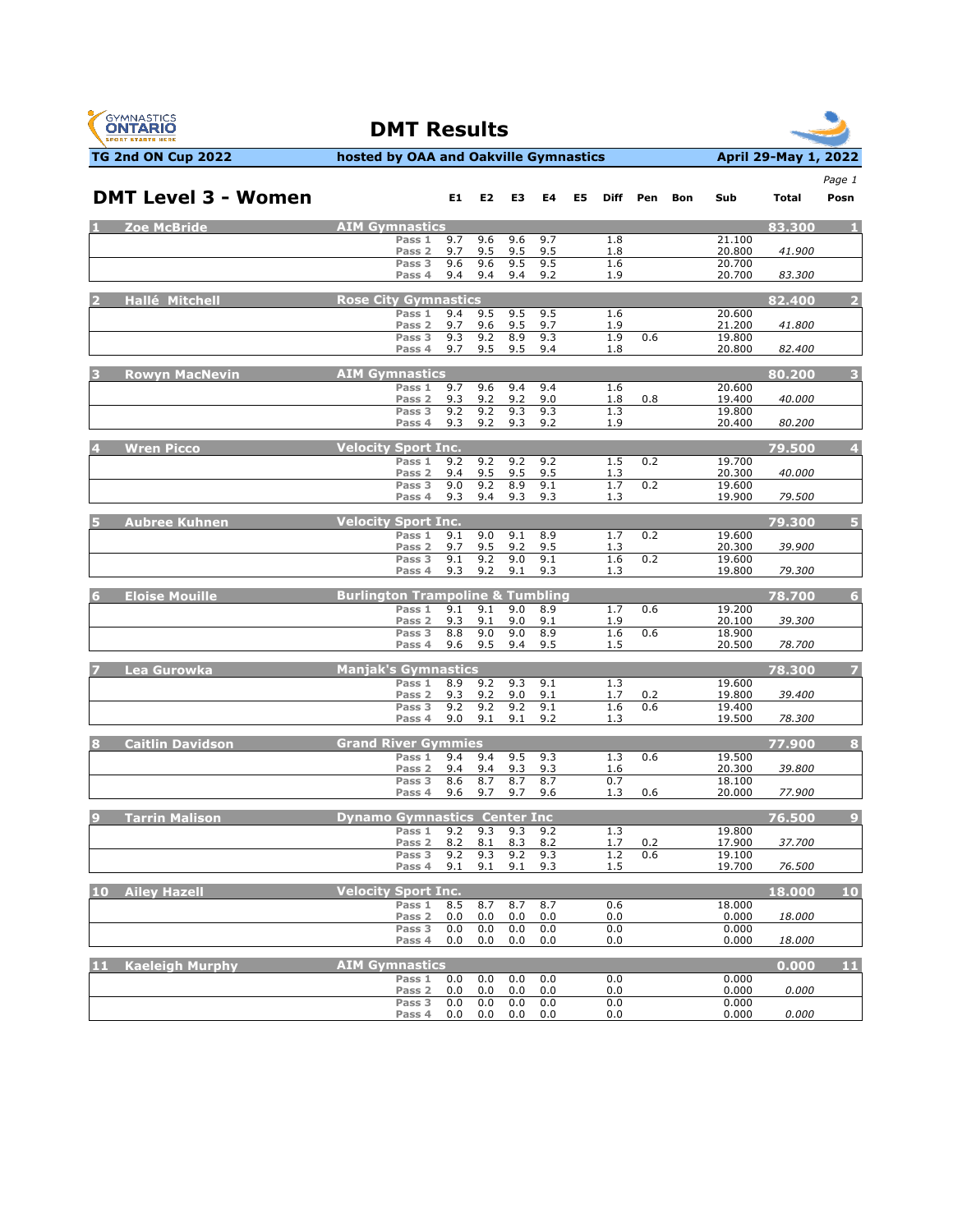



|  | Page 1 |  |
|--|--------|--|

| <b>DMT Level 4 - Women</b>    |                                                 | E1         | E2         | E3         | E4         | E5 |                  | Diff Pen Bon | Sub              | <b>Total</b> | Posn                    |
|-------------------------------|-------------------------------------------------|------------|------------|------------|------------|----|------------------|--------------|------------------|--------------|-------------------------|
| <b>Lily Kurtz</b>             | <b>Spring Action</b>                            |            |            |            |            |    |                  |              |                  | 84.100       |                         |
|                               | Pass 1<br>Pass <sub>2</sub>                     | 9.3<br>9.1 | 9.3<br>9.3 | 9.2<br>9.3 | 9.2<br>9.4 |    | 2.7<br>2.9       | 0.6          | 21.200<br>20.900 | 42.100       |                         |
|                               | Pass <sub>3</sub>                               | 9.4        | 9.5        | 9.5        | 9.4        |    | 2.4              |              | 21.300           |              |                         |
|                               | Pass 4                                          | 9.3        | 9.4        | 9.3        | 9.3        |    | 2.1              |              | 20.700           | 84.100       |                         |
| <b>Avaia Bergan</b>           | <b>Grand River Gymmies</b>                      |            |            |            |            |    |                  |              |                  | 82.600       | $\overline{2}$          |
|                               | Pass 1                                          | 9.3        | 9.3        | 9.2        | 9.2        |    | 2.7              | 0.2          | 21.000           |              |                         |
|                               | Pass <sub>2</sub><br>Pass 3                     | 9.7<br>9.7 | 9.6<br>9.6 | 9.7<br>9.7 | 9.6<br>9.7 |    | 2.1<br>1.6       | 0.6          | 20.800<br>21.000 | 41.800       |                         |
|                               | Pass 4                                          | 9.4        | 9.2        | 9.3        | 9.3        |    | 1.8              | 0.6          | 19.800           | 82.600       |                         |
| з<br><b>Jaidyn Beausoleil</b> | <b>Rose City Gymnastics</b>                     |            |            |            |            |    |                  |              |                  | 81.600       | $\overline{\mathbf{3}}$ |
|                               | Pass 1                                          | 9.4        | 9.3        | 9.2        | 9.4        |    | 1.8              |              | 20.500           |              |                         |
|                               | Pass <sub>2</sub>                               | 9.4        | 9.3        | 9.3        | 9.2        |    | 1.8              |              | 20.400           | 40.900       |                         |
|                               | Pass 3                                          | 9.6        | 9.5        | 9.3        | 9.4        |    | $1.\overline{6}$ |              | 20.500           |              |                         |
|                               | Pass 4                                          | 9.4        | 9.3        | 9.1        | 9.3        |    | 1.6              |              | 20.200           | 81.600       |                         |
| <b>Sydni Burgess</b>          | <b>Burlington Trampoline &amp; Tumbling</b>     |            |            |            |            |    |                  |              |                  | 81.100       | $\overline{4}$          |
|                               | Pass 1                                          | 8.6        | 8.5        | 8.5        | 8.4        |    | 2.2              |              | 19.200           | 39.800       |                         |
|                               | Pass <sub>2</sub><br>Pass <sub>3</sub>          | 9.3<br>9.3 | 9.1<br>9.2 | 9.3<br>9.4 | 9.2<br>9.2 |    | 2.1<br>1.9       |              | 20.600<br>20,400 |              |                         |
|                               | Pass 4                                          | 9.4        | 9.4        | 9.3        | 9.4        |    | 2.1              |              | 20.900           | 81.100       |                         |
| <b>Ella Brideaux</b>          | <b>Burlington Trampoline &amp; Tumbling</b>     |            |            |            |            |    |                  |              |                  | 79.800       | $\overline{5}$          |
|                               | Pass 1                                          | 9.3        | 9.2        | 9.2        | 9.0        |    | 2.2              |              | 20.600           |              |                         |
|                               | Pass 2                                          | 9.3        | 9.3        | 9.2        | 9.3        |    | 2.7              |              | 21.300           | 41.900       |                         |
|                               | Pass 3                                          | 8.7        | 8.7        | 8.7        | 8.7        |    | 0.7              |              | 18.100           |              |                         |
|                               | Pass 4                                          | 9.4        | 9.3        | 9.3        | 9.3        |    | 1.8              | 0.6          | 19.800           | 79.800       |                         |
| <b>Ashley White</b><br>6      | <b>Dynamo Gymnastics Center Inc</b>             |            |            |            |            |    |                  |              |                  | 76.800       | 6                       |
|                               | Pass 1                                          | 9.1        | 9.0        | 9.0        | 9.0        |    | 1.4              | 2.2          | 17.200           |              |                         |
|                               | Pass <sub>2</sub><br>Pass <sub>3</sub>          | 9.1<br>9.2 | 9.1<br>9.0 | 9.1<br>9.1 | 9.2<br>9.1 |    | 1.6<br>1.9       |              | 19.800<br>20.100 | 37.000       |                         |
|                               | Pass 4                                          | 9.1        | 9.1        | 9.0        | 9.3        |    | 1.5              |              | 19.700           | 76.800       |                         |
|                               |                                                 |            |            |            |            |    |                  |              |                  |              |                         |
| Sophia Bianchet               | <b>Kingston Aeros Trampoline Club</b><br>Pass 1 | 9.4        | 9.2        | 9.2        | 9.1        |    | 2.2              |              | 20,600           | 75.800       | $\overline{7}$          |
|                               | Pass 2                                          | 8.5        | 8.6        | 8.6        | 8.6        |    | 0.5              |              | 17.700           | 38.300       |                         |
|                               | Pass 3                                          | 9.4        | 9.2        | 9.0        | 9.2        |    | 1.9              | 0.6          | 19.700           |              |                         |
|                               | Pass 4                                          | 9.3        | 9.3        | 9.3        | 9.4        |    | 1.2              | 2.0          | 17.800           | 75.800       |                         |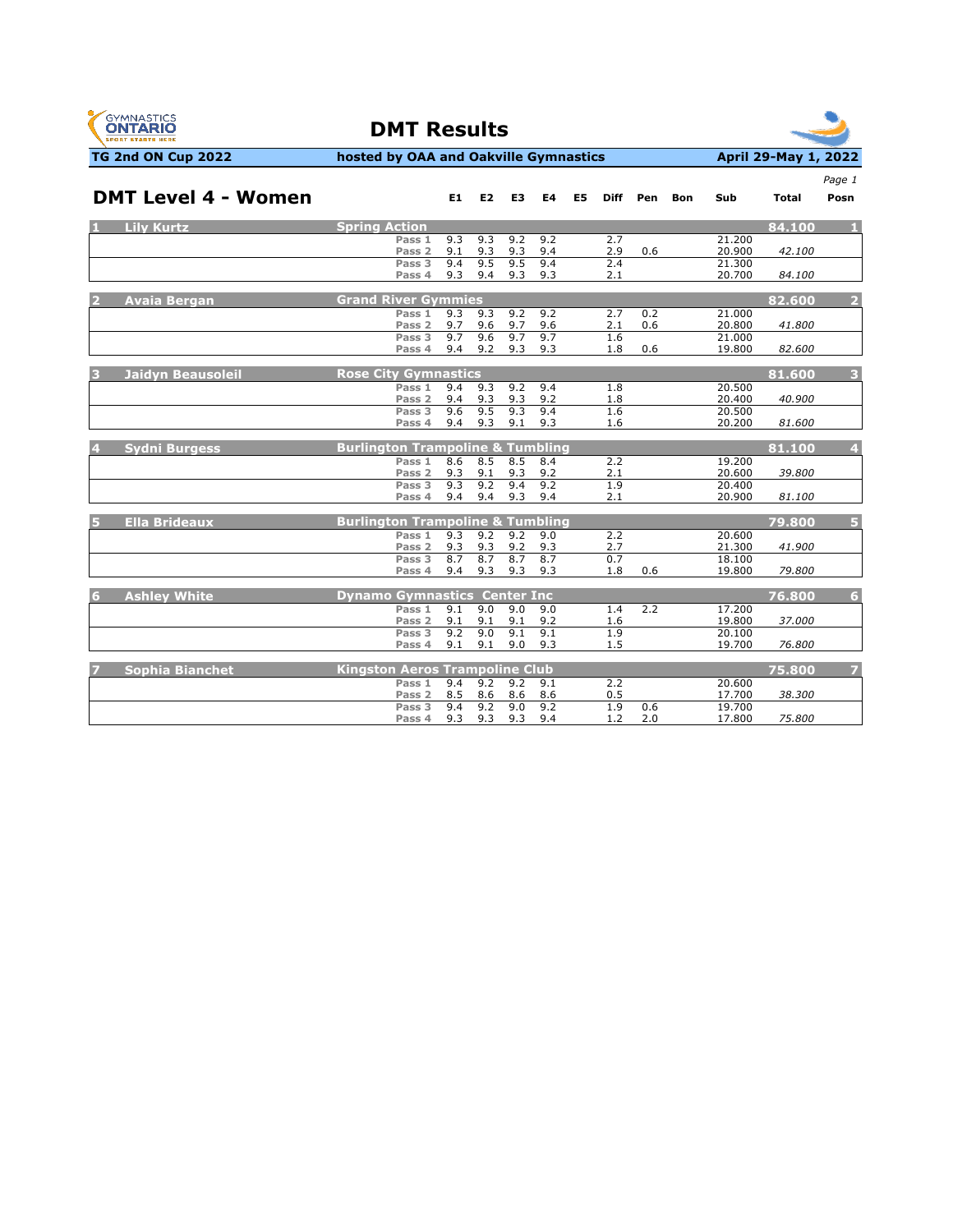



|                                                                                     |                                           |                |            |            |            |             |            |            |                  |              | Page 1                  |
|-------------------------------------------------------------------------------------|-------------------------------------------|----------------|------------|------------|------------|-------------|------------|------------|------------------|--------------|-------------------------|
| <b>DMT Level 5 - Women</b>                                                          | E <sub>1</sub>                            | E <sub>2</sub> | E3         | E4         | E5         | <b>Diff</b> | Pen        | <b>Bon</b> | Sub              | <b>Total</b> | Posn                    |
| <b>Burlington Trampoline &amp; Tumbling</b><br><b>Aubree Brooker</b>                |                                           |                |            |            |            |             |            |            |                  | 83.200       | $\mathbf{I}$            |
|                                                                                     | 9.3<br>Pass 1<br>9.2<br>Pass <sub>2</sub> | 9.4<br>9.2     | 9.1<br>9.1 | 9.3<br>9.2 |            | 2.6<br>2.7  | 0.2        |            | 21.200<br>20.900 | 42.100       |                         |
|                                                                                     | 9.4<br>Pass <sub>3</sub><br>9.3<br>Pass 4 | 9.5<br>9.3     | 9.2<br>9.1 | 9.2<br>9.2 |            | 2.4<br>2.2  | 0.6        |            | 21.000<br>20.100 | 83.200       |                         |
| <b>Dynamo Gymnastics Center Inc.</b><br><b>Brianna Annion</b>                       |                                           |                |            |            |            |             |            |            |                  | 82.200       | $\overline{\mathbf{2}}$ |
|                                                                                     | 9.3<br>Pass 1<br>9.3<br>Pass <sub>2</sub> | 9.2<br>9.4     | 9.2<br>9.1 | 9.1<br>9.2 |            | 2.7<br>2.2  |            |            | 21.100<br>20.700 | 41.800       |                         |
|                                                                                     | 9.5<br>Pass <sub>3</sub><br>9.5<br>Pass 4 | 9.3<br>9.4     | 9.3<br>9.2 | 9.3<br>9.4 |            | 2.1<br>1.8  | 0.6<br>0.3 |            | 20.100<br>20.300 | 82.200       |                         |
| B<br><b>Burlington Trampoline &amp; Tumbling</b><br><b>Sienna Grant</b>             |                                           |                |            |            |            |             |            |            |                  | 81.500       | 3                       |
|                                                                                     | 9.2<br>Pass 1<br>9.2<br>Pass <sub>2</sub> | 9.2<br>9.2     | 9.2<br>9.2 | 9.1<br>9.2 |            | 2.7<br>3.1  | 0.2<br>0.2 |            | 20,900<br>21.300 | 42.200       |                         |
|                                                                                     | 9.2<br>Pass <sub>3</sub><br>9.0<br>Pass 4 | 9.3<br>8.9     | 9.1<br>8.9 | 9.2<br>8.9 |            | 2.1<br>2.2  | 0.6<br>0.6 |            | 19.900<br>19.400 | 81.500       |                         |
| <b>Burlington Trampoline &amp; Tumbling</b><br><b>Hannah Prno</b><br>$\overline{A}$ |                                           |                |            |            |            |             |            |            |                  | 79.200       | 4                       |
|                                                                                     | 9.3<br>Pass 1<br>8.6<br>Pass <sub>2</sub> | 9.2<br>8.7     | 9.2<br>8.6 | 9.1<br>8.6 |            | 2.2<br>0.7  |            |            | 20.600<br>17.900 | 38.500       |                         |
|                                                                                     | 9.2<br>Pass 3<br>9.0<br>Pass 4            | 9.3<br>9.0     | 9.2<br>9.1 | 9.1<br>9.1 |            | 2.1<br>2.7  | 0.6        |            | 19.900<br>20,800 | 79.200       |                         |
| <b>Abby Joost</b><br><b>Rose City Gymnastics</b>                                    |                                           |                |            |            |            |             |            |            |                  | 59.800       | 5                       |
|                                                                                     | 0.0<br>Pass 1<br>9.3<br>Pass <sub>2</sub> | 0.0<br>9.2     | 0.0<br>9.2 | 0.0<br>9.1 |            | 0.0<br>2.7  | 0.2        |            | 0.000<br>20.900  | 20.900       |                         |
|                                                                                     | 9.2<br>Pass <sub>3</sub><br>9.3<br>Pass 4 | 9.3<br>9.2     | 9.3<br>9.3 | 9.3<br>9.4 |            | 1.2<br>3.4  | 2.9        |            | 16.900<br>22.000 | 59.800       |                         |
| <b>Kingston Aeros Trampoline Club</b><br><b>Emilyn Aucoin</b><br>$\overline{6}$     |                                           |                |            |            |            |             |            |            |                  | 0.000        | 6                       |
|                                                                                     | 0.0<br>Pass 1<br>0.0<br>Pass <sub>2</sub> | 0.0<br>0.0     | 0.0<br>0.0 | 0.0<br>0.0 | 0.0        | 0.0<br>0.0  | 0.0        | 0.0        | 0.000<br>0.000   |              |                         |
|                                                                                     | 0.0<br>Pass <sub>3</sub><br>0.0<br>Pass 4 | 0.0<br>0.0     | 0.0<br>0.0 | 0.0<br>0.0 | 0.0<br>0.0 | 0.0<br>0.0  | 0.0<br>0.0 | 0.0<br>0.0 | 0.000            | 0.000        |                         |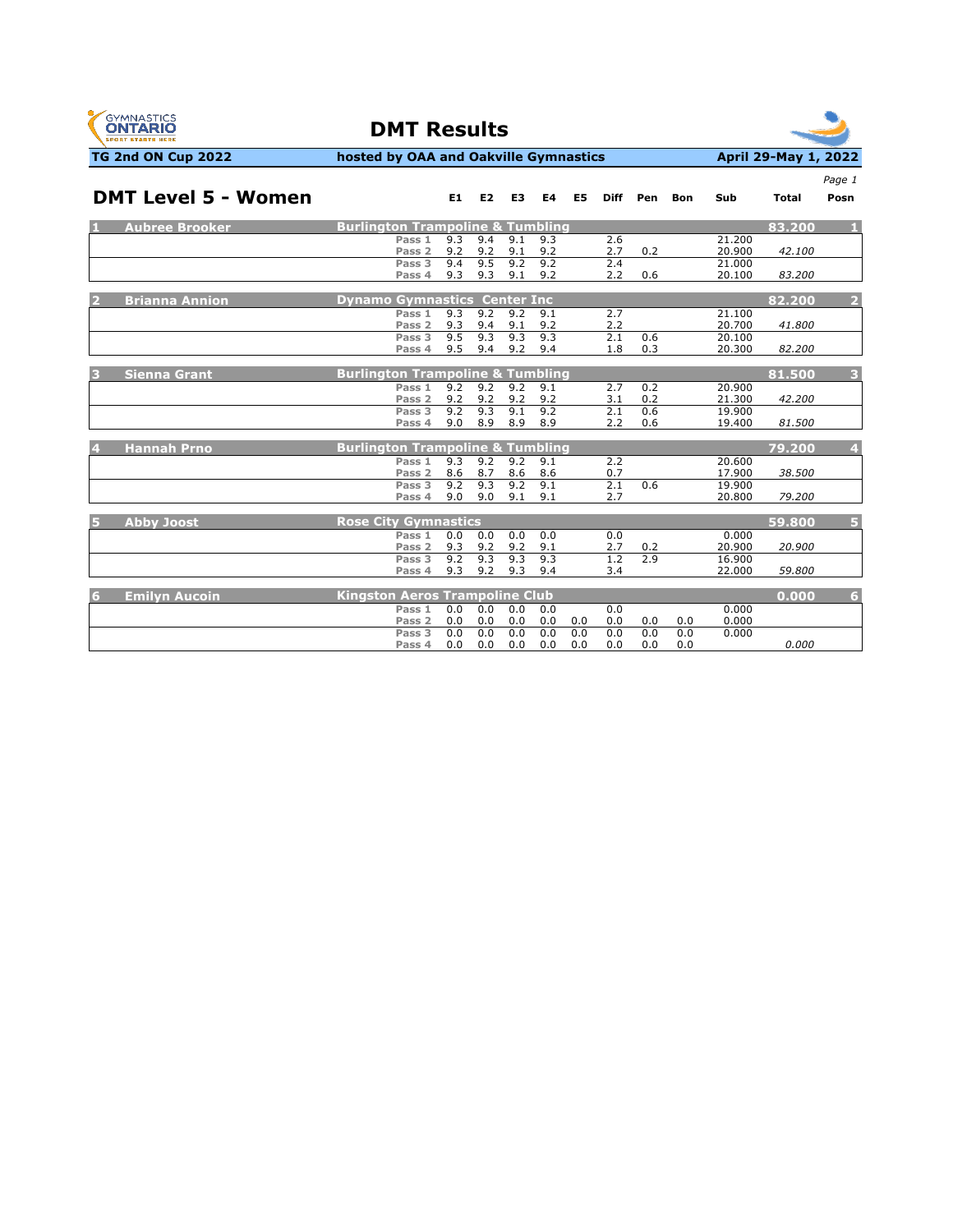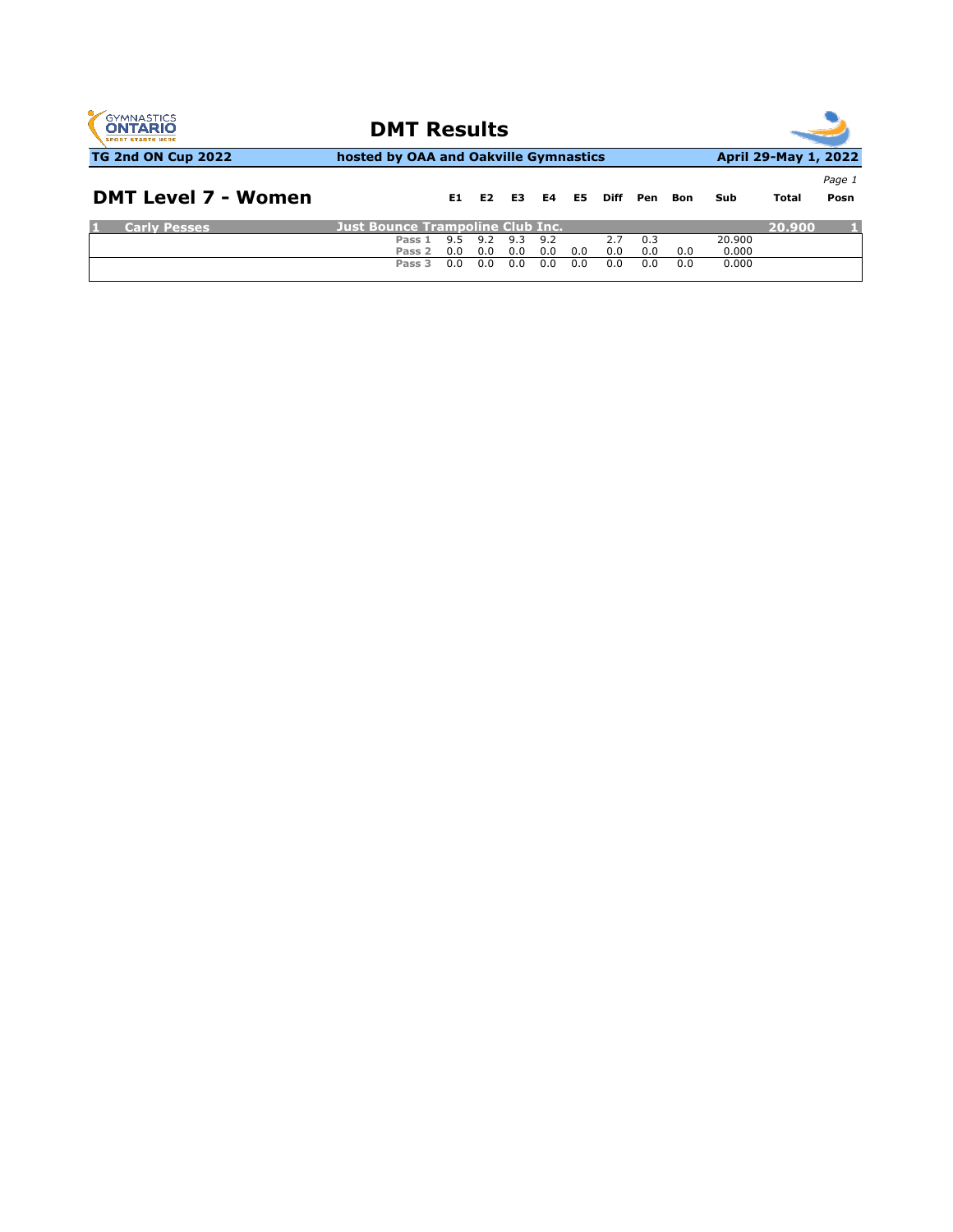| <b>GYMNASTICS</b><br><b>ONTARIO</b><br><b>SPORT STARTS HERE</b> |  |
|-----------------------------------------------------------------|--|
| 4 AN A                                                          |  |



|                | <b>DMT Level 1 - Men</b>     |                                          | E1 =       | E2                         | E3         | E4         | E5 |            | Diff Pen | <b>Bon</b> | Sub              | <b>Total</b> | Posn                     |
|----------------|------------------------------|------------------------------------------|------------|----------------------------|------------|------------|----|------------|----------|------------|------------------|--------------|--------------------------|
|                | <b>Emmett Turpin</b>         | <b>Anti-Gravity AcroSports</b>           |            |                            |            |            |    |            |          |            |                  | 39.300       |                          |
|                |                              | Pass 1                                   | 9.6        | 9.5                        | 9.5        | 9.4        |    | 0.7        |          |            | 19.700           |              |                          |
|                |                              | Pass <sub>2</sub>                        |            | 9.4 9.5                    | 9.5        | 9.3        |    | 0.7        |          |            | 19.600           | 39.300       |                          |
| $\overline{2}$ | <b>Matthew Clarke</b>        | <b>Rose City Gymnastics</b>              |            |                            |            |            |    |            |          |            |                  | 39.000       | $\overline{2}$           |
|                |                              | Pass 1<br>Pass <sub>2</sub>              | 9.4        | 9.5<br>9.4                 | 9.4<br>9.4 | 9.4<br>9.3 |    | 0.7<br>0.7 |          |            | 19.500<br>19.500 |              |                          |
|                |                              |                                          | 9.6        |                            |            |            |    |            |          |            |                  | 39.000       |                          |
|                | <b>Milo Turk</b>             | <b>Rideau Gymnastics</b>                 |            |                            |            |            |    |            |          |            |                  | 38.900       | $\overline{\mathbf{3}}$  |
|                |                              | Pass 1<br>Pass 2                         | 9.4<br>9.6 | 9.3<br>9.4                 | 9.4<br>9.4 | 9.3<br>9.4 |    | 0.7<br>0.7 |          |            | 19.400<br>19.500 | 38.900       |                          |
|                |                              |                                          |            |                            |            |            |    |            |          |            |                  |              |                          |
|                | <b>Kayden Gaffney</b>        | <b>Club Les Sittelles</b>                |            |                            |            |            |    |            |          |            |                  | 38,800       | $\overline{4}$           |
|                |                              | Pass 1<br>Pass <sub>2</sub>              | 9.7<br>9.0 | 9.7<br>9.0                 | 9.6<br>9.4 | 9.5<br>9.1 |    | 0.7<br>0.7 |          |            | 20.000<br>18.800 | 38.800       |                          |
|                |                              |                                          |            |                            |            |            |    |            |          |            |                  |              |                          |
|                | <b>Julien Fedor</b>          | <b>Club Les Sittelles</b><br>Pass 1      | 9.3        | 9.4                        | 9.4        | 9.4        |    | 0.6        |          |            | 19.400           | 38.800       | 5                        |
|                |                              | Pass 2                                   | 9.4        | 9.3                        | 9.4        | 9.3        |    | 0.7        |          |            | 19.400           | 38.800       |                          |
|                |                              | <b>Rideau Gymnastics</b>                 |            |                            |            |            |    |            |          |            |                  |              | 6                        |
|                | <b>Gunnar Larsen</b>         | Pass 1                                   | 9.4        | 9.3                        | 9.5        | 9.3        |    | 0.7        |          |            | 19,400           | 38.700       |                          |
|                |                              | Pass 2                                   | 9.4        | 9.4                        | 9.2        | 9.2        |    | 0.7        |          |            | 19.300           | 38.700       |                          |
|                | <b>Jasper McLean-Dutcher</b> | <b>Muskoka</b>                           |            |                            |            |            |    |            |          |            |                  | 38.400       | $\overline{7}$           |
|                |                              | Pass 1                                   | 9.2        | 9.5                        | 9.4        | 9.3        |    | 0.7        |          |            | 19.400           |              |                          |
|                |                              | Pass <sub>2</sub>                        | 9.4        | 9.4                        | 9.5        | 9.5        |    | 0.7        | 0.6      |            | 19.000           | 38.400       |                          |
|                | <b>Jordan Aspinall</b>       | <b>Rideau Gymnastics</b>                 |            |                            |            |            |    |            |          |            |                  | 38,400       | 8                        |
|                |                              | Pass 1                                   | 9.4        | 9.2                        | 9.3        | 9.2        |    | 0.7        |          |            | 19.200           |              |                          |
|                |                              | Pass <sub>2</sub>                        | 9.3        | 9.2                        | 9.3        | 9.1        |    | 0.7        |          |            | 19.200           | 38.400       |                          |
|                | <b>Gibson Tubb</b>           | <b>Rideau Gymnastics</b>                 |            |                            |            |            |    |            |          |            |                  | 38,300       | $\overline{9}$           |
|                |                              | Pass 1                                   | 9.5        | 9.4                        | 9.5        | 9.3        |    | 0.7        |          |            | 19.600           |              |                          |
|                |                              | Pass <sub>2</sub>                        | 9.3        | 9.3                        | 9.4        | 9.3        |    | 0.7        | 0.6      |            | 18.700           | 38.300       |                          |
|                | 10 Jackson Gauvin            | <b>Anti-Gravity AcroSports</b>           |            |                            |            |            |    |            |          |            |                  | 37.600       | 10                       |
|                |                              | Pass 1<br>Pass 2                         |            | $9.5$ $9.4$<br>$9.3$ $9.3$ | 9.4<br>9.4 | 9.5<br>9.2 |    | 0.7<br>0.0 | 0.6      |            | 19.600<br>18.000 | 37.600       |                          |
|                |                              |                                          |            |                            |            |            |    |            |          |            |                  |              |                          |
|                | 11 Isaac Dasovich            | <b>Anti-Gravity AcroSports</b>           |            |                            |            |            |    |            |          |            |                  | 36.700       | 11                       |
|                |                              | Pass 1<br>Pass <sub>2</sub>              | 8.6        | 8.7<br>$9.1$ $9.2$         | 8.9<br>9.3 | 8.9<br>9.0 |    | 0.7<br>0.7 | 0.6      |            | 18.300<br>18.400 | 36.700       |                          |
|                |                              |                                          |            |                            |            |            |    |            |          |            |                  |              |                          |
| 12             | <b>Brodie Turpin</b>         | <b>Anti-Gravity AcroSports</b>           |            |                            |            |            |    |            |          |            |                  | 36.400       | 12                       |
|                |                              | Pass 1<br>Pass 2                         | 9.1<br>9.0 | 9.2<br>9.0                 | 9.1<br>9.2 | 9.2<br>9.0 |    | 0.7<br>0.0 | 0.6      |            | 19.000<br>17.400 | 36.400       |                          |
|                |                              |                                          |            |                            |            |            |    |            |          |            |                  |              |                          |
| 13             | <b>Camerson McVeigh</b>      | <b>Anti-Gravity AcroSports</b><br>Pass 1 | 8.9        | 8.9                        | 8.9        | 8.9        |    | 0.7        | 0.6      |            | 17.900           | 35.200       | 13                       |
|                |                              | Pass <sub>2</sub>                        | 9.0        | 8.9                        | 9.0        | 8.9        |    | 0.0        | 0.6      |            | 17.300           | 35.200       |                          |
|                |                              |                                          |            |                            |            |            |    |            |          |            |                  |              |                          |
|                | 14 Nathan Maloy              | <b>Grand River Gymmies</b><br>Pass 1     | 9.5        | 9.4                        | 9.5        | 9.5        |    | 0.7        |          |            | 19.700           | 19.700       | $\overline{\mathbf{14}}$ |
|                |                              | Pass <sub>2</sub>                        | 0.0        | 0.0                        | 0.0        | 0.0        |    | 0.0        |          |            |                  | 0.000 19.700 |                          |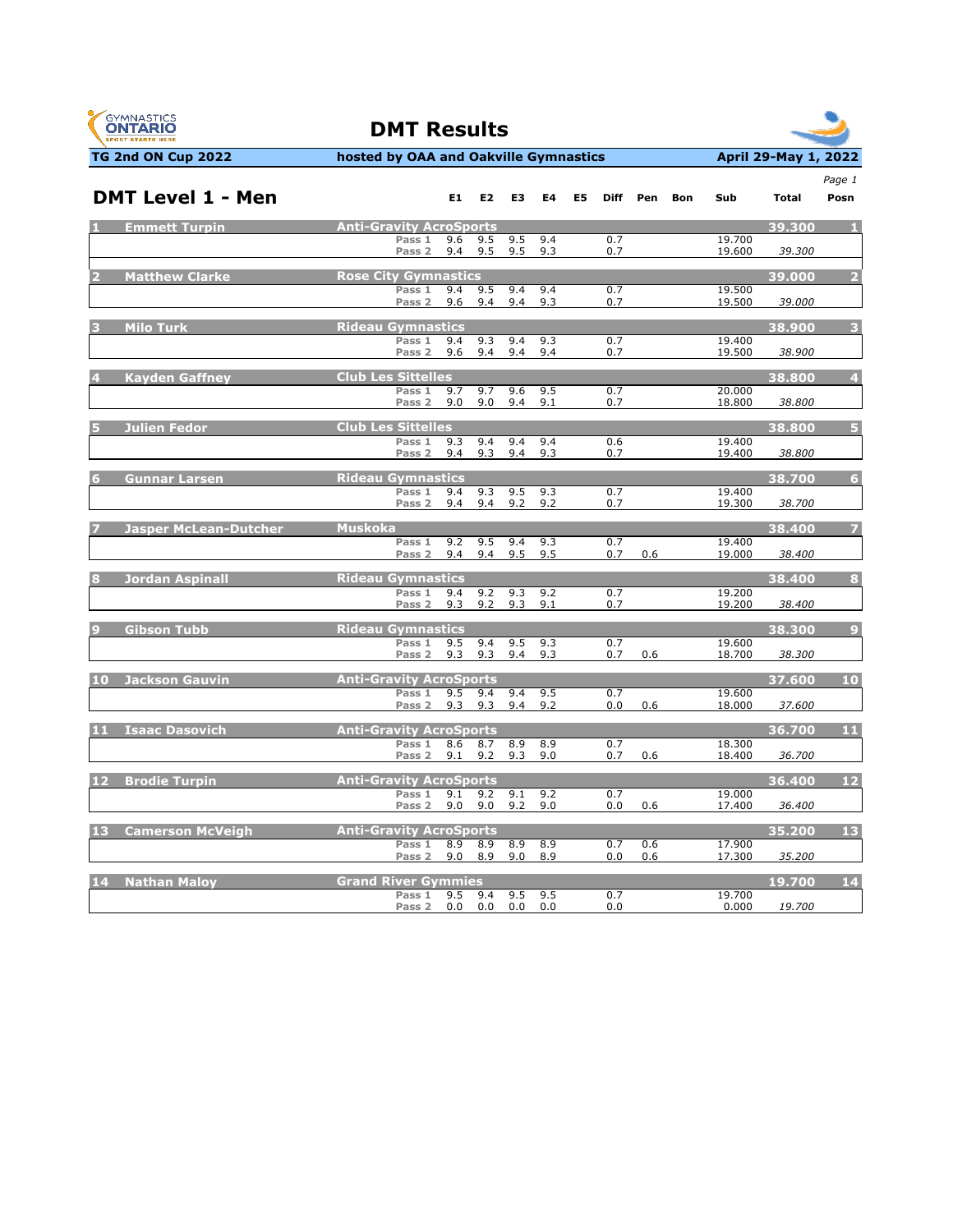



|  | .      |  |
|--|--------|--|
|  | Page 1 |  |

| <b>DMT Level 2 - Men</b> |                                             | E1         | E2         | E3         | E4         | E5 | Diff       | Pen        | Bon        | Sub              | <b>Total</b> | Posn                    |
|--------------------------|---------------------------------------------|------------|------------|------------|------------|----|------------|------------|------------|------------------|--------------|-------------------------|
| <b>Alexi Roy</b>         | <b>Club Les Sittelles</b>                   |            |            |            |            |    |            |            |            |                  | 82.600       | -1                      |
|                          | Pass 1                                      | 9.7<br>9.4 | 9.6        | 9.6<br>9.4 | 9.7<br>9.4 |    | 1.3        |            | 0.7        | 21.300<br>20.000 | 41.300       |                         |
|                          | Pass <sub>2</sub><br>Pass 3                 | 9.3        | 9.5<br>9.5 | 9.3        | 9.5        |    | 1.2<br>1.2 |            | 0.7        | 20.700           |              |                         |
|                          | Pass 4                                      | 9.7        | 9.7        | 9.7        | 9.6        |    | 1.2        |            |            | 20.600           | 82.600       |                         |
| <b>Braxton Macintosh</b> | <b>Grand River Gymmies</b>                  |            |            |            |            |    |            |            |            |                  | 82.500       | $\overline{2}$          |
|                          | Pass 1                                      | 9.4        | 9.5        | 9.4        | 9.5        |    | 1.3        |            | 0.7        | 20.900           |              |                         |
|                          | Pass <sub>2</sub><br>Pass 3                 | 9.5<br>9.5 | 9.6<br>9.6 | 9.5<br>9.5 | 9.6<br>9.4 |    | 1.3<br>1.2 | 0.6        | 0.7<br>0.7 | 20.500<br>20.900 | 41.400       |                         |
|                          | Pass 4                                      | 9.5        | 9.5        | 9.5        | 9.4        |    | 1.2        |            |            | 20.200           | 82.500       |                         |
| <b>Jackson Evans</b>     | <b>Anti-Gravity AcroSports</b>              |            |            |            |            |    |            |            |            |                  | 82.000       | $\overline{\mathbf{3}}$ |
|                          | Pass 1                                      | 9.5        | 9.5        | 9.4        | 9.5        |    | 1.2        |            | 0.7        | 20,900           |              |                         |
|                          | Pass <sub>2</sub><br>Pass <sub>3</sub>      | 9.4<br>9.2 | 9.4<br>9.2 | 9.3<br>9.3 | 9.4<br>9.4 |    | 1.3<br>1.3 |            | 0.7<br>0.7 | 20.800<br>20.500 | 41.700       |                         |
|                          | Pass 4                                      | 9.3        | 9.3        | 9.4        | 9.2        |    | 1.2        |            |            | 19.800           | 82.000       |                         |
| <b>Julian Collins</b>    | <b>Grand River Gymmies</b>                  |            |            |            |            |    |            |            |            |                  | 81.200       | $\overline{4}$          |
|                          | Pass 1                                      | 9.1        | 9.2        | 9.4        | 9.2        |    | 1.2        |            | 0.7        | 20.300           |              |                         |
|                          | Pass <sub>2</sub>                           | 9.3        | 9.3        | 9.4        | 9.2        |    | 1.2        | 0.6        |            | 19.200           | 39.500       |                         |
|                          | Pass 3<br>Pass 4                            | 9.1<br>9.6 | 9.3<br>9.6 | 9.3<br>9.4 | 9.2<br>9.6 |    | 1.3<br>1.3 |            | 0.7<br>0.7 | 20.500<br>21.200 | 81.200       |                         |
| <b>Philippe Bondy</b>    | <b>Manjak's Gymnastics</b>                  |            |            |            |            |    |            |            |            |                  | 79.100       | 5                       |
|                          | Pass 1                                      | 9.1        | 9.4        | 9.4        | 9.3        |    | 1.2        |            |            | 19.900           |              |                         |
|                          | Pass <sub>2</sub><br>Pass 3                 | 9.2<br>9.2 | 9.4<br>9.3 | 9.4<br>9.2 | 9.1<br>9.2 |    | 0.7<br>1.3 | 0.6        | 0.7        | 19.400<br>19.700 | 39.300       |                         |
|                          | Pass 4                                      | 9.4        | 9.4        | 9.3        | 9.1        |    | 0.7        |            | 0.7        | 20.100           | 79.100       |                         |
| <b>Matthew Ross</b>      | <b>Club Les Sittelles</b>                   |            |            |            |            |    |            |            |            |                  | 78,800       | $6\phantom{1}6$         |
|                          | Pass 1                                      | 9.2        | 9.1        | 9.3        | 9.1        |    | 1.1        |            |            | 19.400           |              |                         |
|                          | Pass <sub>2</sub><br>Pass 3                 | 9.6<br>9.2 | 9.6<br>9.3 | 9.6<br>9.0 | 9.4<br>9.0 |    | 0.9<br>1.2 |            | 0.7        | 20.100<br>20.100 | 39.500       |                         |
|                          | Pass 4                                      | 9.4        | 9.3        | 9.2        | 9.1        |    | 0.7        |            |            | 19.200           | 78.800       |                         |
| <b>Henry Buck</b>        | <b>Burlington Trampoline &amp; Tumbling</b> |            |            |            |            |    |            |            |            |                  | 78.600       | 7                       |
|                          | Pass 1                                      | 9.3        | 9.3        | 9.4        | 9.2        |    | 1.2        |            | 0.7        | 20.500           |              |                         |
|                          | Pass <sub>2</sub><br>Pass 3                 | 9.7<br>8.6 | 9.6<br>8.5 | 9.4<br>8.5 | 9.5<br>8.5 |    | 1.3<br>0.9 |            | 0.7        | 21.100<br>17.900 | 41.600       |                         |
|                          | Pass 4                                      | 9.2        | 9.3        | 9.3        | 9.2        |    | 1.2        | 0.6        |            | 19.100           | 78.600       |                         |
| <b>Diego Poliquin</b>    | <b>Club Les Sittelles</b>                   |            |            |            |            |    |            |            |            |                  | 78.600       | 8                       |
|                          | Pass 1                                      | 9.2        | 9.3        | 9.2        | 9.0        |    | 1.3        |            | 0.7        | 20.400           |              |                         |
|                          | Pass <sub>2</sub><br>Pass 3                 | 9.2<br>8.9 | 9.1<br>9.2 | 9.1<br>9.1 | 8.8<br>9.1 |    | 0.9<br>1.2 | 0.2        | 0.7        | 18.900<br>20.100 | 39.300       |                         |
|                          | Pass 4                                      | 9.0        | 9.0        | 9.1        | 8.9        |    | 1.2        |            |            | 19.200           | 78.600       |                         |
| <b>Jonathan Leaper</b>   | <b>Manjak's Gymnastics</b>                  |            |            |            |            |    |            |            |            |                  | 76.700       | $\boldsymbol{9}$        |
|                          | Pass 1                                      | 9.3        | 9.2        | 9.1        | 9.4        |    | 1.2        |            |            | 19.700           |              |                         |
|                          | Pass <sub>2</sub><br>Pass 3                 | 8.9<br>8.8 | 9.1<br>9.0 | 9.1<br>8.9 | 9.1<br>9.0 |    | 1.3<br>1.3 | 0.6<br>0.8 |            | 18.900<br>18.400 | 38.600       |                         |
|                          | Pass 4                                      | 9.2        | 9.3        | 9.1        | 9.1        |    | 0.7        |            | 0.7        | 19.700           | 76.700       |                         |
|                          |                                             |            |            |            |            |    |            |            |            |                  |              |                         |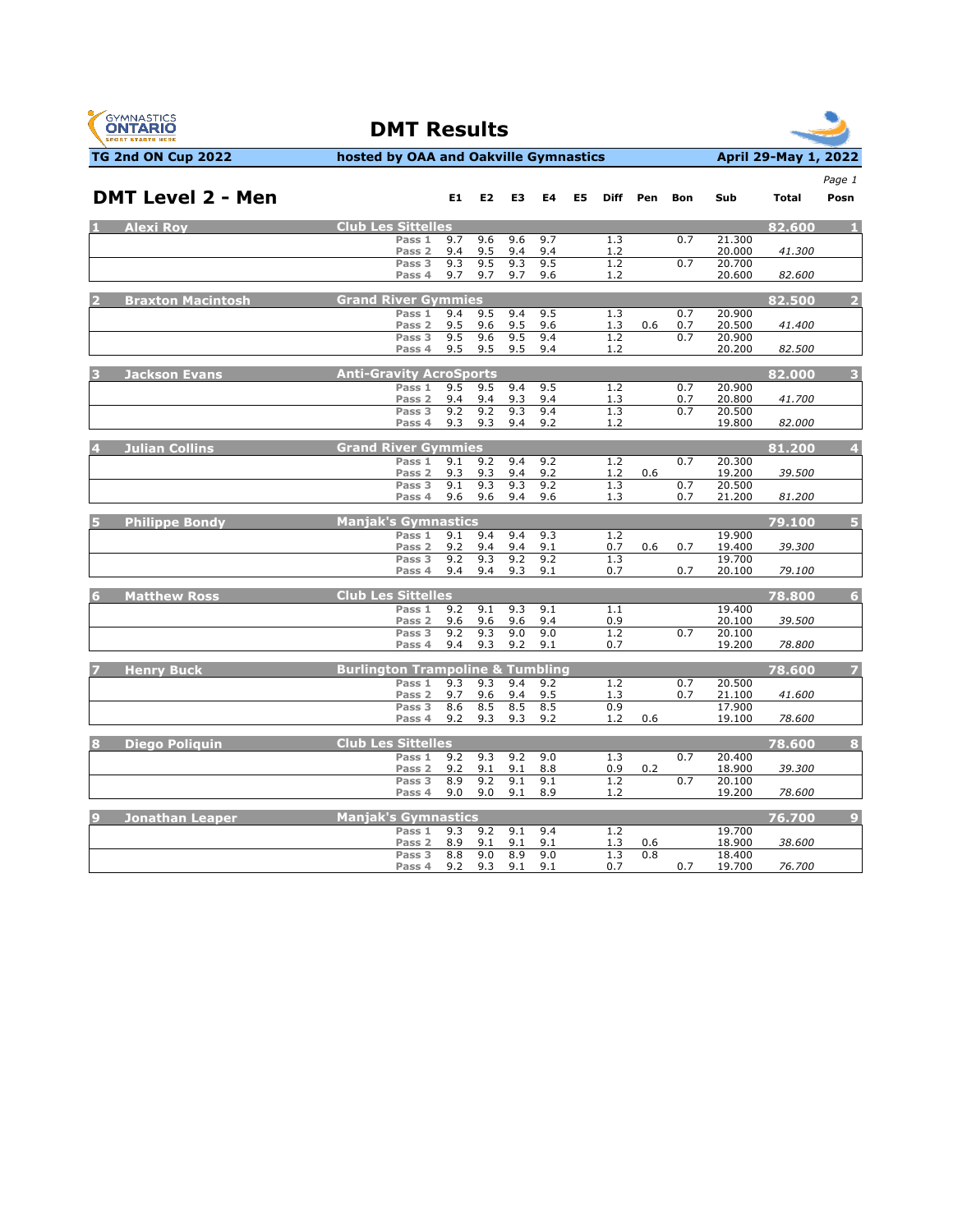

**DMT Results**



|                               |                            |     |                |     |     |    |             |     |     |        |        | Page 1                  |
|-------------------------------|----------------------------|-----|----------------|-----|-----|----|-------------|-----|-----|--------|--------|-------------------------|
| <b>DMT Level 3 - Men</b>      |                            | E1  | E <sub>2</sub> | E3  | E4  | E5 | <b>Diff</b> | Pen | Bon | Sub    | Total  | Posn                    |
| <b>Tayshaun Forbes</b><br>D.  | <b>OAA</b>                 |     |                |     |     |    |             |     |     |        | 81.100 | Ш                       |
|                               | Pass 1                     | 9.3 | 9.2            | 9.3 | 9.2 |    | 1.7         | 0.6 |     | 19.600 |        |                         |
|                               | Pass 2                     | 9.3 | 9.3            | 9.4 | 9.3 |    | 1.6         |     |     | 20,200 | 39.800 |                         |
|                               | Pass 3                     | 9.6 | 9.6            | 9.5 | 9.5 |    | 1.3         |     |     | 20,400 |        |                         |
|                               | Pass 4                     | 9.7 | 9.5            | 9.5 | 9.5 |    | 1.9         |     |     | 20,900 | 81.100 |                         |
|                               |                            |     |                |     |     |    |             |     |     |        |        |                         |
| <b>Jonathan Langford</b><br>D | <b>Grand River Gymmies</b> |     |                |     |     |    |             |     |     |        | 76.300 | 2                       |
|                               | Pass 1                     | 8.7 | 8.7            | 8.7 | 8.6 |    | 0.5         |     |     | 17.900 |        |                         |
|                               | Pass <sub>2</sub>          | 9.5 | 9.6            | 9.4 | 9.5 |    | 1.3         |     |     | 20.300 | 38.200 |                         |
|                               | Pass 3                     | 9.0 | 9.1            | 8.9 | 8.9 |    | 1.9         | 0.6 |     | 19.200 |        |                         |
|                               | Pass 4                     | 9.1 | 9.1            | 9.0 | 8.9 |    | 1.6         | 0.8 |     | 18,900 | 76.300 |                         |
|                               |                            |     |                |     |     |    |             |     |     |        |        |                         |
| B<br><b>Ronan Harvey</b>      | <b>Velocity Sport Inc.</b> |     |                |     |     |    |             |     |     |        | 75.900 | $\overline{\mathbf{3}}$ |
|                               | Pass 1                     | 9.1 | 9.3            | 9.0 | 9.0 |    | 1.7         |     |     | 19.800 |        |                         |
|                               | Pass 2                     | 9.0 | 9.0            | 9.1 | 8.9 |    | 1.3         | 0.8 |     | 18.500 | 38.300 |                         |
|                               | Pass 3                     | 9.2 | 9.2            | 9.2 | 9.2 |    | 1.3         |     |     | 19.700 |        |                         |
|                               | Pass 4                     | 8.6 | 8.6            | 8.7 | 8.7 |    | 0.6         |     |     | 17.900 | 75.900 |                         |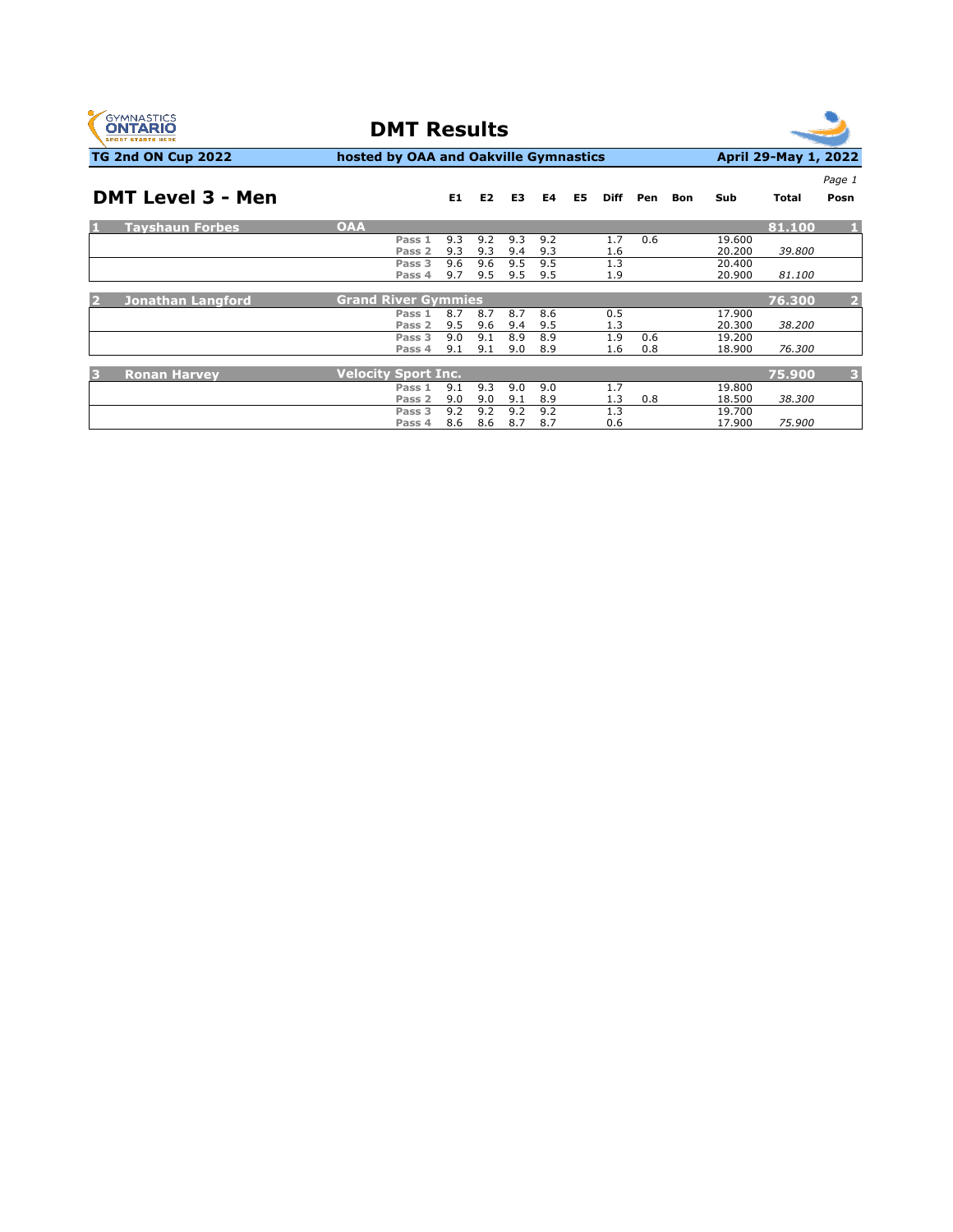

**DMT Results**



|                             |                                      |            |                |            |            |    |             |            |     |                  |        | Page 1         |
|-----------------------------|--------------------------------------|------------|----------------|------------|------------|----|-------------|------------|-----|------------------|--------|----------------|
| <b>DMT Level 4 - Men</b>    |                                      | E1         | E <sub>2</sub> | E3         | E4         | E5 | <b>Diff</b> | Pen        | Bon | Sub              | Total  | Posn           |
| <b>Matthew Wigood</b><br>ш. | <b>Dynamo Gymnastics Center Inc.</b> |            |                |            |            |    |             |            |     |                  | 81.600 |                |
|                             | Pass 1<br>Pass 2                     | 9.1<br>9.3 | 9.1<br>9.2     | 9.0<br>9.2 | 9.1<br>9.2 |    | 2.7<br>1.6  | 0.2        |     | 20,900<br>19.800 | 40.700 |                |
|                             | Pass 3<br>Pass 4                     | 9.5<br>9.3 | 9.4<br>9.3     | 9.3<br>9.3 | 9.3<br>9.4 |    | 1.9<br>1.9  | 0.2        |     | 20,400<br>20.500 | 81.600 |                |
|                             |                                      |            |                |            |            |    |             |            |     |                  |        |                |
| <b>Owen Ritchie</b><br>D.   | <b>OAA</b>                           |            |                |            |            |    |             |            |     |                  | 80.800 | $\overline{2}$ |
|                             | Pass 1<br>Pass <sub>2</sub>          | 9.1<br>9.3 | 9.0<br>9.1     | 8.9<br>9.1 | 9.0<br>9.2 |    | 1.7<br>2.7  | 0.6<br>0.6 |     | 19.100<br>20,400 | 39.500 |                |
|                             | Pass 3                               | 9.5        | 9.4            | 9.1        | 9.2        |    | 1.8         |            |     | 20,400           |        |                |
|                             | Pass 4                               | 9.2        | 9.4            | 9.3        | 9.1        |    | 2.4         |            |     | 20,900           | 80.800 |                |
| <b>Jefery Collins</b><br>B  | <b>Grand River Gymmies</b>           |            |                |            |            |    |             |            |     |                  | 79.500 | 3              |
|                             | Pass 1<br>Pass <sub>2</sub>          | 9.1<br>8.7 | 9.1<br>8.7     | 9.0<br>8.7 | 9.2<br>8.7 |    | 2.9<br>0.7  | 0.2        |     | 20,900<br>18.100 | 39.000 |                |
|                             | Pass 3                               | 9.0        | 9.1            | 9.3        | 8.9        |    | 2.8         |            |     | 20,900           |        |                |
|                             | Pass 4                               | 9.0        | 9.0            | 9.0        | 8.9        |    | 2.4         | 0.8        |     | 19.600           | 79.500 |                |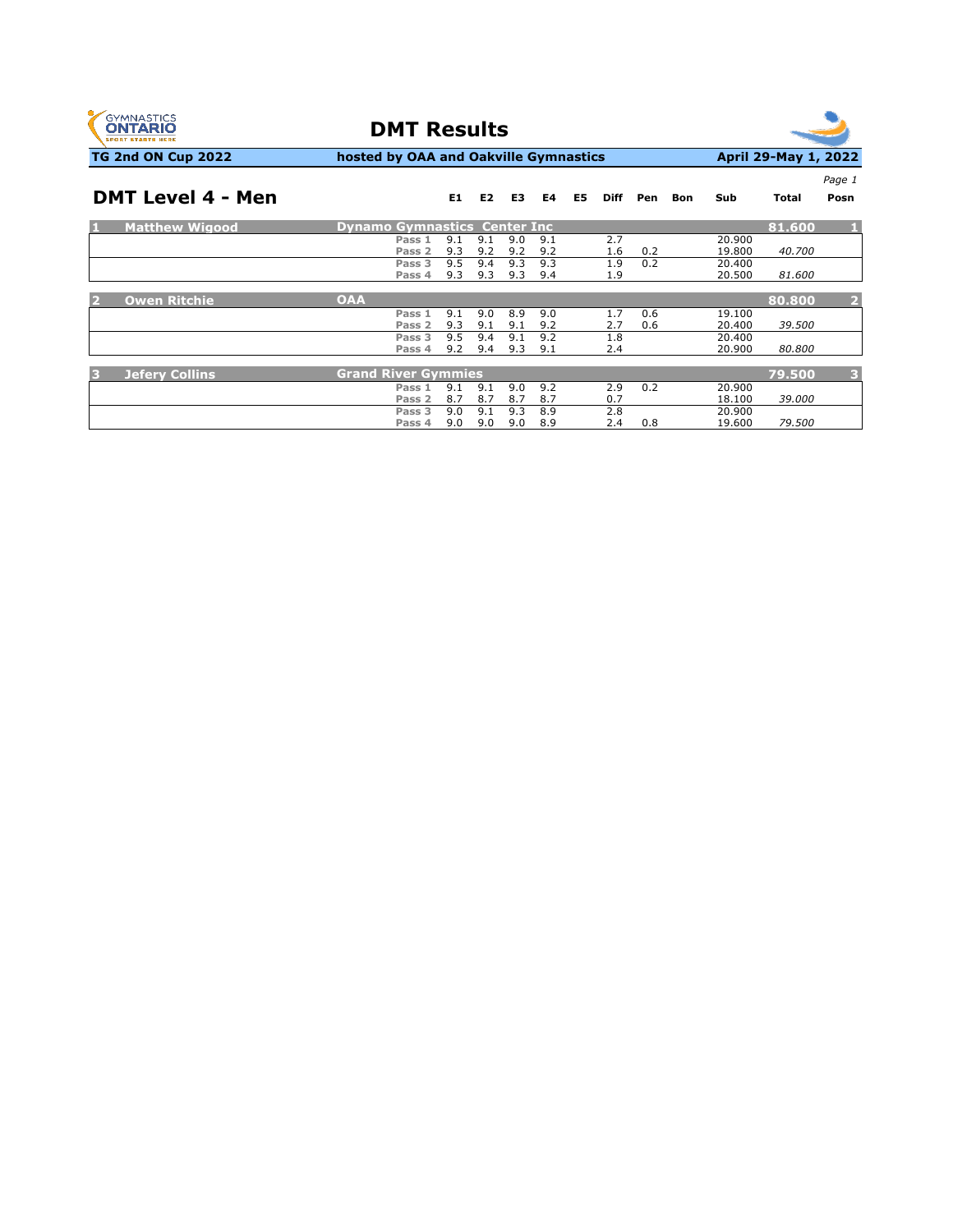

**DMT Results**



|                                            |                                             |            |                |            |            |     |            |            |            |                  |        | Page 1         |
|--------------------------------------------|---------------------------------------------|------------|----------------|------------|------------|-----|------------|------------|------------|------------------|--------|----------------|
| <b>DMT Level 5 - Men</b>                   |                                             | E1         | E <sub>2</sub> | E3         | E4         | E5  |            | Diff Pen   | <b>Bon</b> | Sub              | Total  | Posn           |
| <b>Xavier Bair</b>                         | <b>Burlington Trampoline &amp; Tumbling</b> |            |                |            |            |     |            |            |            |                  | 85.000 |                |
|                                            | Pass 1                                      | 8.9        | 9.0            | 9.1        | 8.9        |     | 4.4        | 1.0        |            | 21.300           |        |                |
|                                            | Pass <sub>2</sub>                           | 9.2        | 9.1            | 9.0        | 9.0        |     | 3.6        | 0.8        |            | 20.900           | 42.200 |                |
|                                            | Pass <sub>3</sub>                           | 9.2        | 9.3            | 9.2        | 9.2        |     | 3.0        |            |            | 21.400           |        |                |
|                                            | Pass 4                                      | 9.1        | 9.3            | 9.3        | 9.4        |     | 3.4        | 0.6        |            | 21.400           | 85.000 |                |
| 2<br><b>Carter Wilson</b>                  | <b>Burlington Trampoline &amp; Tumbling</b> |            |                |            |            |     |            |            |            |                  | 84.300 | $\overline{2}$ |
|                                            | Pass 1                                      | 9.3        | 9.3            | 9.3        | 9.2        |     | 2.2        | 0.2        |            | 20.600           |        |                |
|                                            | Pass 2                                      | 9.5        | 9.6            | 9.5        | 9.1        |     | 2.7        |            |            | 21.700           | 42.300 |                |
|                                            | Pass <sub>3</sub>                           | 9.4        | 9.5            | 9.4        | 9.3        |     | 2.1        |            |            | 20,900           |        |                |
|                                            | Pass 4                                      | 9.1        | 9.2            | 9.1        | 9.1        |     | 3.1        | 0.2        |            | 21.100           | 84.300 |                |
| Б<br><b>Ashton White</b>                   | <b>Dynamo Gymnastics Center Inc.</b>        |            |                |            |            |     |            |            |            |                  | 84.000 | 3              |
|                                            | Pass 1                                      | 9.3        | 9.2            | 9.4        | 9.2        |     | 2.7        |            |            | 21.200           |        |                |
|                                            | Pass 2                                      | 9.2        | 9.2            | 9.2        | 9.1        |     | 3.1        |            |            | 21.500           | 42.700 |                |
|                                            | Pass 3                                      | 9.4        | 9.5            | 9.5        | 9.2        |     | 2.1        | 0.6        |            | 20,400           |        |                |
|                                            | Pass 4                                      | 9.4        | 9.4            | 9.2        | 9.4        |     | 2.1        |            |            | 20.900           | 84.000 |                |
| $\overline{4}$<br><b>Maks Skripnicenko</b> | <b>Burlington Trampoline &amp; Tumbling</b> |            |                |            |            |     |            |            |            |                  | 82.900 | $\overline{4}$ |
|                                            | Pass 1                                      | 9.1        | 9.2            | 9.1        | 9.0        |     | 2.7        | 0.9        |            | 20,000           |        |                |
|                                            | Pass 2                                      | 9.2        | 9.2            | 9.2        | 9.1        |     | 3.1        |            |            | 21.500           | 41.500 |                |
|                                            | Pass <sub>3</sub>                           | 9.5        | 9.5            | 9.4        | 9.3        |     | 2.2        | 0.6        |            | 20.500           |        |                |
|                                            | Pass 4                                      | 9.6        | 9.4            | 9.4        | 9.4        |     | 2.1        |            |            | 20.900           | 82.900 |                |
| <b>Andrew Graham</b>                       | <b>Burlington Trampoline &amp; Tumbling</b> |            |                |            |            |     |            |            |            |                  | 80.100 | 5              |
|                                            | Pass 1                                      | 9.1        | 9.2            | 9.2        | 9.1        |     | 2.6        | 0.8        |            | 20.100           |        |                |
|                                            | Pass 2                                      | 9.3        | 9.2            | 9.2        | 9.2        |     | 2.7        | 0.6        |            | 20.500           | 40.600 |                |
|                                            | Pass 3                                      | 9.3        | 9.1            | 9.1        | 9.1        |     | 3.1        | 0.2        |            | 21.100           |        |                |
|                                            | Pass 4                                      | 8.5        | 8.3            | 8.4        | 8.3        |     | 2.7        | 1.0        |            | 18,400           | 80.100 |                |
|                                            |                                             |            |                |            |            |     |            |            |            |                  |        | 6              |
| <b>Havden Hewitt</b>                       | <b>Spring Action</b>                        |            |                |            |            |     |            |            |            |                  | 77.200 |                |
|                                            | Pass 1                                      | 9.1        | 9.2<br>8.3     | 9.2<br>8.4 | 9.1<br>8.3 |     | 2.9        | 0.6        |            | 20,600<br>18.800 | 39.400 |                |
|                                            | Pass <sub>2</sub><br>Pass <sub>3</sub>      | 8.4<br>9.2 | 9.2            | 9.2        | 9.1        |     | 2.7<br>1.6 | 0.6<br>2.0 |            | 18.000           |        |                |
|                                            | Pass 4                                      | 9.3        | 9.5            | 9.3        | 9.3        |     | 1.8        | 0.6        |            | 19.800           | 77.200 |                |
|                                            |                                             |            |                |            |            |     |            |            |            |                  |        |                |
| <b>Keegan Turpin</b>                       | <b>Anti-Gravity AcroSports</b>              |            |                |            |            |     |            |            |            |                  | 37.500 |                |
|                                            | Pass 1                                      | 8.6        | 8.6            | 8.6        | 8.6        |     | 0.7        |            |            | 17.900           |        |                |
|                                            | Pass <sub>2</sub>                           | 9.1        | 9.1            | 9.1        | 8.9        |     | 2.2        | 0.8        |            | 19.600           | 37.500 |                |
|                                            | Pass <sub>3</sub>                           | 0.0        | 0.0            | 0.0        | 0.0        | 0.0 | 0.0        | 0.0        | 0.0        | 0.000            |        |                |
|                                            | Pass 4                                      | 0.0        | 0.0            | 0.0        | 0.0        | 0.0 | 0.0        | 0.0        | 0.0        |                  | 37.500 |                |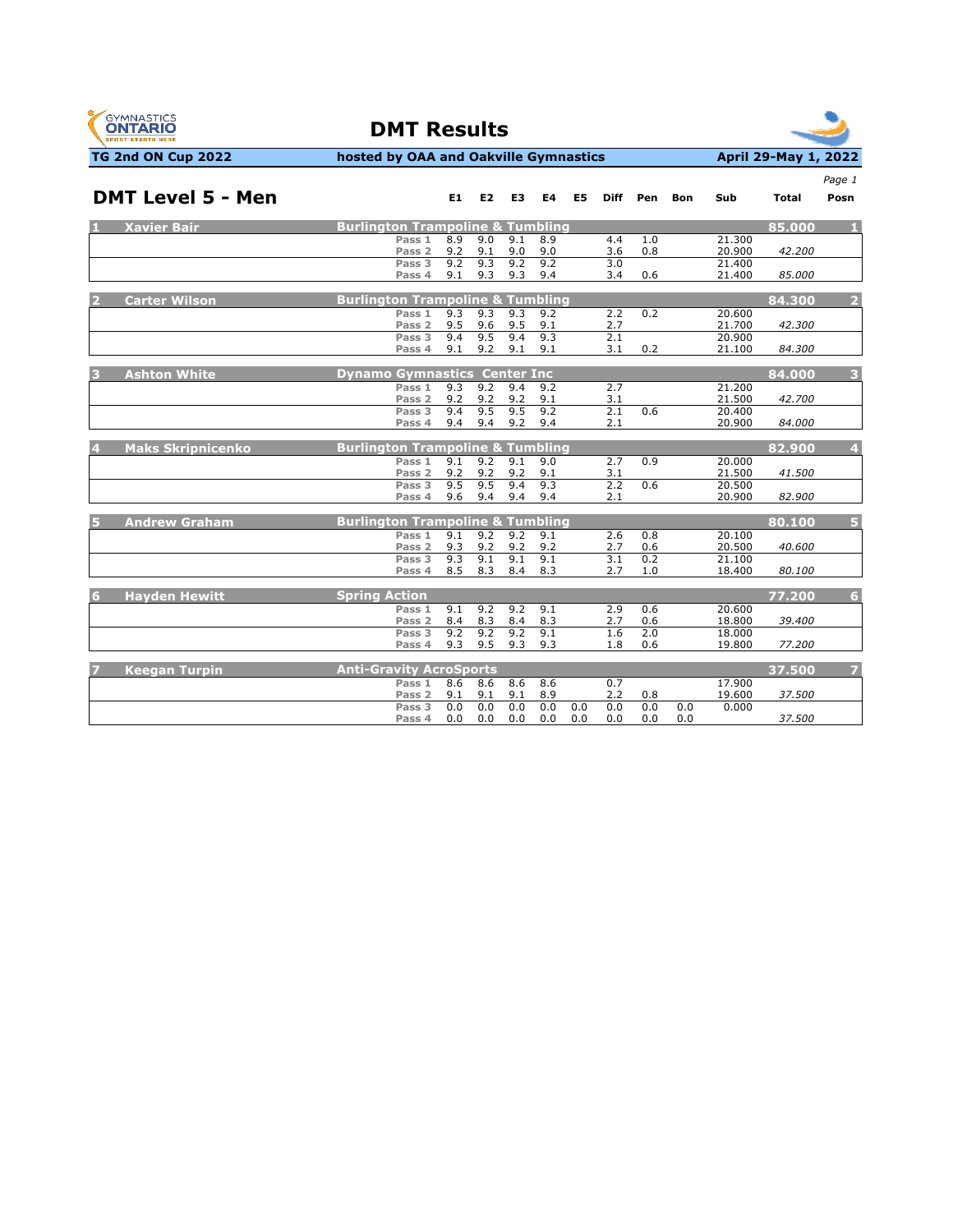

**DMT Results**



| <b>DMT Level 6 - Men</b> |                                             | E1  | E <sub>2</sub> | E3  | E4  | E5. | <b>Diff</b> | Pen | Bon | Sub    | Total  | rage 1<br>Posn |
|--------------------------|---------------------------------------------|-----|----------------|-----|-----|-----|-------------|-----|-----|--------|--------|----------------|
| <b>Declan Highstead</b>  | <b>AIM Gymnastics</b>                       |     |                |     |     |     |             |     |     |        | 88.700 |                |
|                          | Pass 1                                      | 9.4 | 9.3            | 9.3 | 9.4 |     | 3.6         | 0.6 |     | 21.700 |        |                |
|                          | Pass 2                                      | 9.5 | 9.5            | 9.5 | 9.3 |     | 3.5         | 0.6 |     | 21.900 | 43.600 |                |
|                          | Pass 3                                      | 9.3 | 9.3            | 9.4 | 9.4 |     | 4.4         | 0.6 |     | 22.500 |        |                |
|                          | Pass 4                                      | 9.6 | 9.5            | 9.4 | 9.4 |     | 4.3         | 0.6 |     | 22.600 | 88.700 |                |
|                          |                                             |     |                |     |     |     |             |     |     |        |        |                |
| <b>Vince Gandza</b>      | <b>Burlington Trampoline &amp; Tumbling</b> |     |                |     |     |     |             |     |     |        | 83.200 | D.             |
|                          | Pass 1                                      | 9.3 | 9.4            | 9.3 | 9.2 |     | 4.8         | 0.2 |     | 23,200 |        |                |
|                          | Pass <sub>2</sub>                           | 8.6 | 8.5            | 8.5 | 8.5 |     | 2.8         |     |     | 19,800 | 43.000 |                |
|                          | Pass 3                                      | 9.4 | 9.4            | 9.3 | 9.2 |     | 3.5         |     |     | 22,200 |        |                |
|                          | Pass 4                                      | 8.7 | 8.7            | 8.7 | 8.7 |     | 0.6         |     |     | 18.000 | 83.200 |                |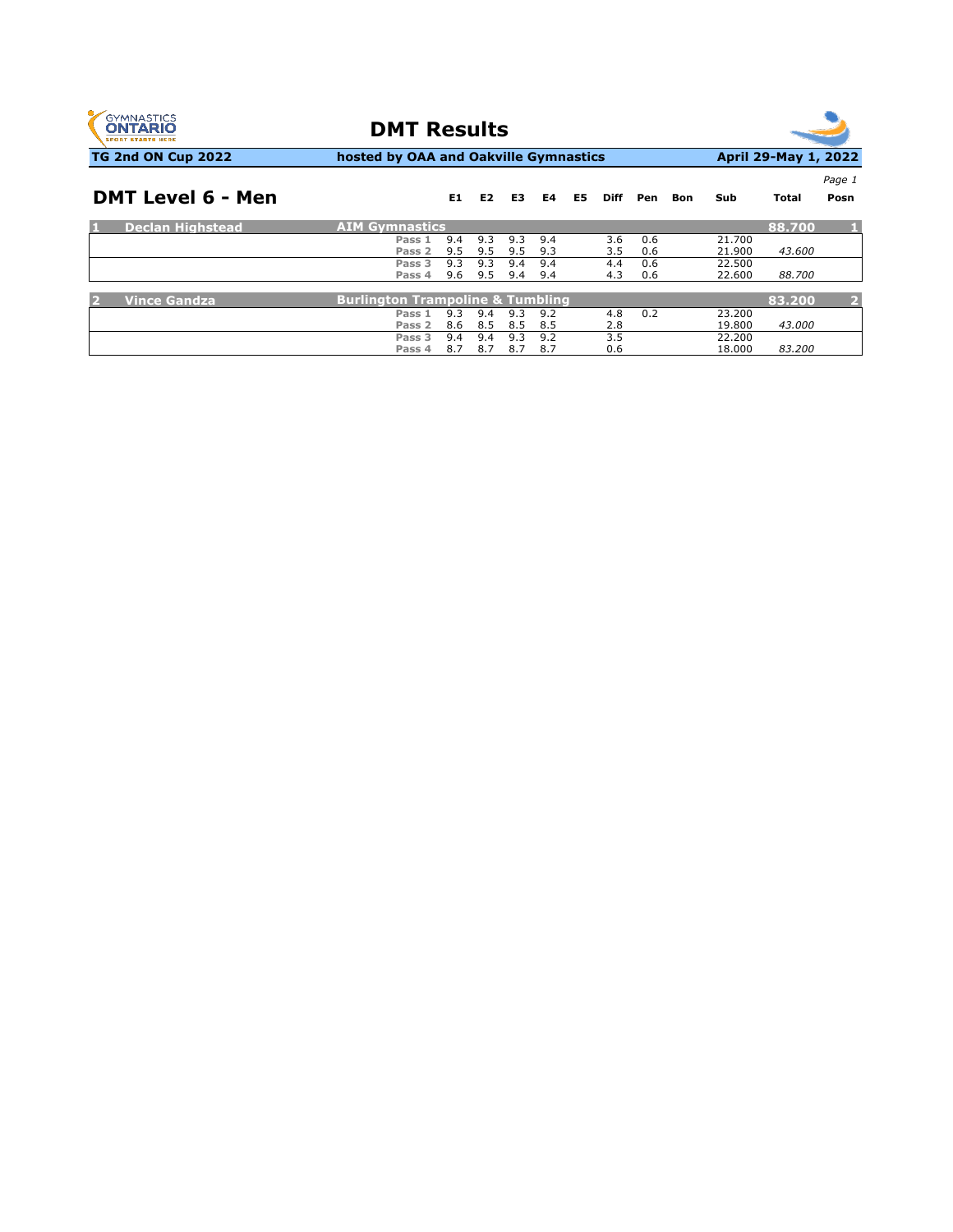



| <b>DMT Level 7 - Men</b>    |                                       |     |                |     |     |     |             |     |            |        |        | Page 1 |
|-----------------------------|---------------------------------------|-----|----------------|-----|-----|-----|-------------|-----|------------|--------|--------|--------|
|                             |                                       | E1  | E <sub>2</sub> | E3  | E4  | E5  | <b>Diff</b> | Pen | <b>Bon</b> | Sub    | Total  | Posn   |
| <b>Michael Mancini</b><br>п | <b>Grand River Gymmies</b>            |     |                |     |     |     |             |     |            |        | 73.500 | п      |
|                             | Pass 1                                | 9.3 | 9.4            | 9.3 | 9.2 |     | 6.8         | 0.6 |            | 24.800 |        |        |
|                             | Pass <sub>2</sub>                     | 9.5 | 9.4            | 9.3 | 9.3 |     | 6.4         | 0.6 |            | 24.500 | 49.300 |        |
|                             | Pass 3                                | 9.2 | 9.1            | 9.1 | 8.9 |     | 6.0         |     |            | 24.200 |        |        |
| <b>Haiden Smith</b>         | <b>Kingston Aeros Trampoline Club</b> |     |                |     |     |     |             |     |            |        | 67.300 | E      |
|                             | Pass 1                                | 8.9 | 9.1            | 9.0 | 8.9 |     | 4.8         | 1.0 |            | 21.700 |        |        |
|                             | Pass 2                                | 9.1 | 9.2            | 9.2 | 9.2 |     | 4.8         | 0.6 |            | 22.600 | 44.300 |        |
|                             | Pass 3                                | 9.2 | 9.3            | 9.1 | 9.0 |     | 4.7         |     |            | 23.000 |        |        |
| <b>Matthew Susko</b><br>B   | <b>Kingston Aeros Trampoline Club</b> |     |                |     |     |     |             |     |            |        | 66.800 | E      |
|                             | Pass 1                                | 9.2 | 9.4            | 9.3 | 9.2 |     | 3.1         |     |            | 21.600 |        |        |
|                             | Pass 2                                | 9.6 | 9.4            | 9.4 | 9.5 |     | 3.5         |     |            | 22.400 | 44.000 |        |
|                             | Pass 3                                | 9.5 | 9.5            | 9.5 | 9.5 |     | 4.4         | 0.6 |            | 22,800 |        |        |
| <b>Derek Thompson</b><br>14 | <b>OAA</b>                            |     |                |     |     |     |             |     |            |        | 66.200 | 4      |
|                             | Pass 1                                | 9.6 | 9.6            | 9.7 | 9.5 |     | 3.2         |     |            | 22.400 |        |        |
|                             | Pass <sub>2</sub>                     | 9.6 | 9.6            | 9.7 | 9.6 |     | 3.1         |     |            | 22.300 | 44.700 |        |
|                             | Pass 3                                | 9.1 | 9.0            | 9.0 | 9.0 |     | 3.5         |     |            | 21.500 |        |        |
| <b>Asel Gamage</b><br>ы     | <b>Rose City Gymnastics</b>           |     |                |     |     |     |             |     |            |        | 22.100 | G      |
|                             | Pass 1                                | 9.4 | 9.3            | 9.3 | 9.1 |     | 3.5         |     |            | 22.100 |        |        |
|                             | Pass <sub>2</sub>                     | 0.0 | 0.0            | 0.0 | 0.0 |     | 0.0         |     |            | 0.000  | 22.100 |        |
|                             | Pass 3                                | 0.0 | 0.0            | 0.0 | 0.0 | 0.0 | 0.0         | 0.0 | 0.0        | 0.000  |        |        |